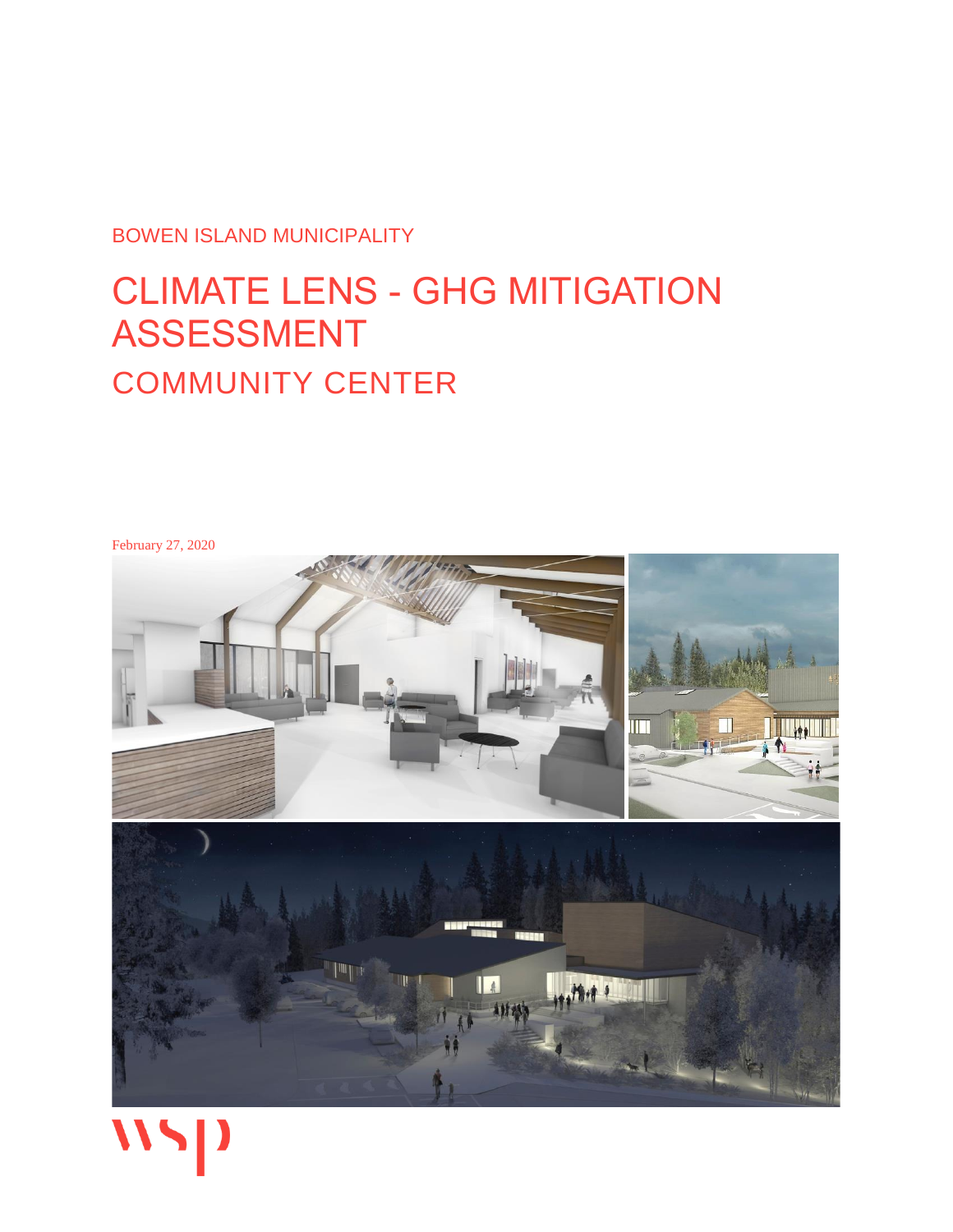

# CLIMATE LENS - GHG **MITIGATION** ASSESSMENT COMMUNITY CENTER

BOWEN ISLAND MUNICIPALITY

VERSION 1

PROJECT NO.: 201-00437-00 DATE: FEBRUARY 27, 2020

**WSP SUITE 1000** 840 HOWE STREET VANCOUVER, BC, CANADA V6Z 2M1

T: +1 604 685-9381 F: +1 604 683-8655 WSP.COM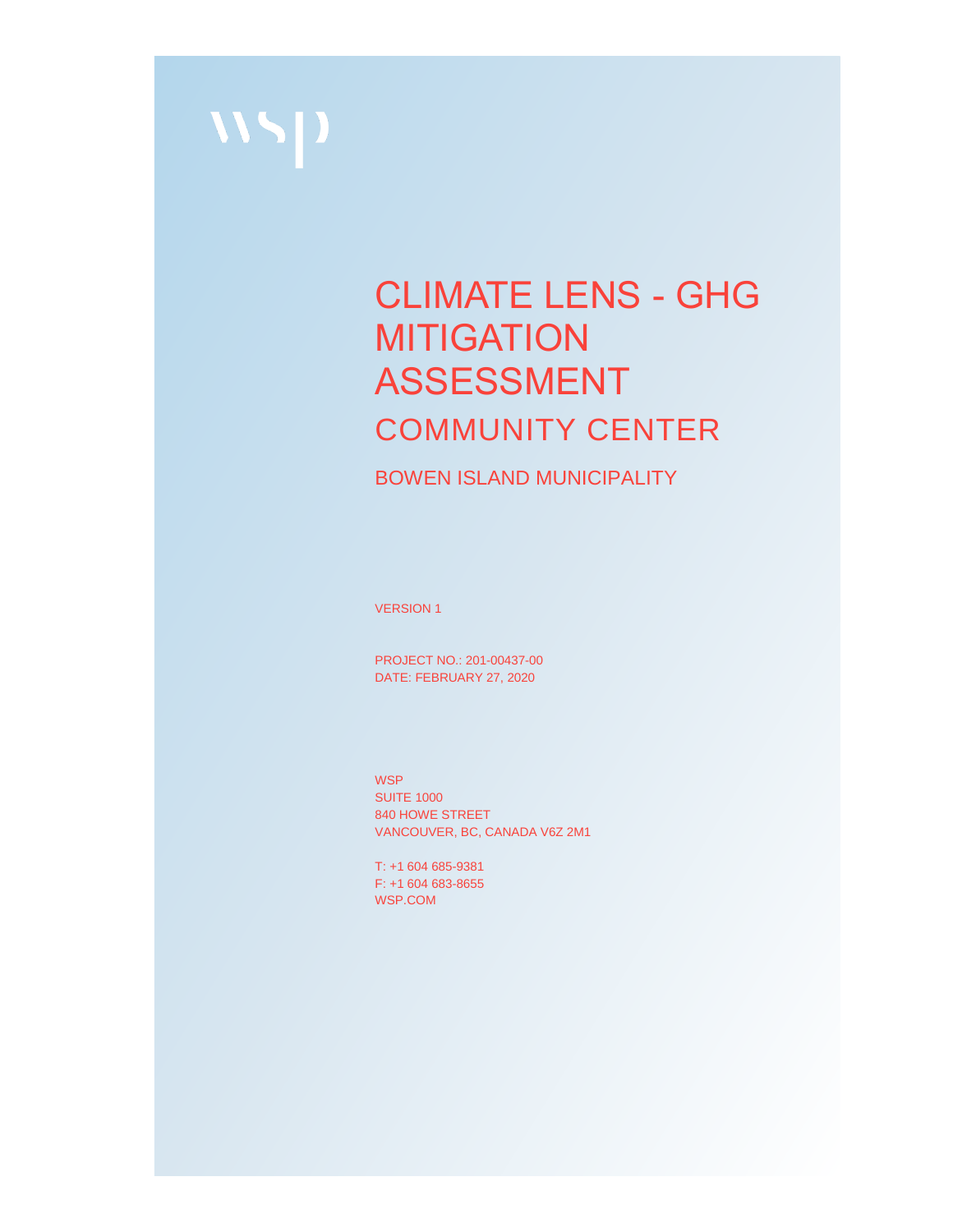# **SIGNATURES**

PREPARED BY

Hongsha

Hong Zhang, M.A.Sc., P.Eng. Senior Air Quality Engineer

REVIEWED BY

Anthony Dickinson, M.A.Sc., P.Eng. Senior Environmental Engineer

February 27, 2020 **Date** 

February 27, 2020 **Date** 

WSP Canada Inc. prepared this report solely for the use of the intended recipient, Bowen Island Municipality (BIM), in accordance with the professional services agreement. The intended recipient is solely responsible for the disclosure of any information contained in this report. The content and opinions contained in the present report are based on the observations and/or information available to WSP Canada Inc. at the time of preparation. If a third party makes use of, relies on, or makes decisions in accordance with this report, said third party is solely responsible for such use, reliance or decisions. WSP Canada Inc. does not accept responsibility for damages, if any, suffered by any third party as a result of decisions made or actions taken by said third party based on this report. This limitations statement is considered an integral part of this report.

The original of this digital file will be conserved by WSP Canada Inc. for a period of not less than 10 years. As the digital file transmitted to the intended recipient is no longer under the control of WSP Canada Inc., its integrity cannot be assured. As such, WSP Canada Inc. does not guarantee any modifications made to this digital file subsequent to its transmission to the intended recipient.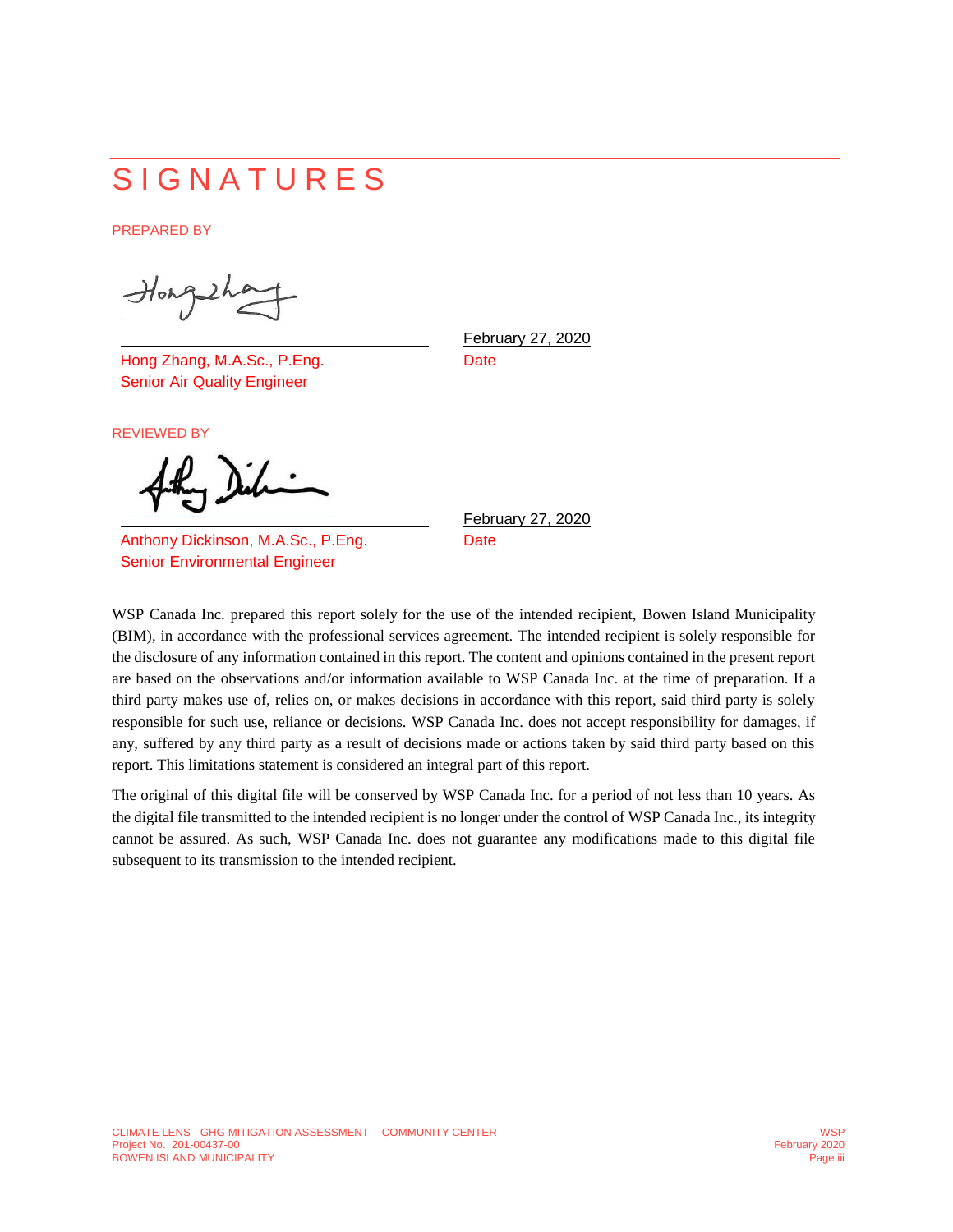# $\mathbf{W}$ TABLE OF **CONTENTS**

| 1              | <b>ATTESTATION OF COMPLETENESS 1</b>                 |
|----------------|------------------------------------------------------|
| $\overline{2}$ |                                                      |
| 3              |                                                      |
| 3.1            |                                                      |
| 3.2            |                                                      |
| $\overline{4}$ |                                                      |
| 4.1            |                                                      |
| 4.2            |                                                      |
| 4.3            |                                                      |
| 4.4            |                                                      |
| 4.5            |                                                      |
| 4.6            | Data Collection and Calculation Procedures 7         |
| 4.7            |                                                      |
| 4.8            |                                                      |
| 5              | <b>BASELINE ESTIMATED GHG EMISSIONS.12</b>           |
| 5.1            |                                                      |
| 5.2            |                                                      |
| 5.3            |                                                      |
| 5.4            | <b>Annual and Cummulative Emissions Over Project</b> |
| 6              |                                                      |
| 6.1            |                                                      |
| 6.2            |                                                      |
| 6.3            |                                                      |
| 6.4            | <b>Annual and Cumulative Emissions Over Project</b>  |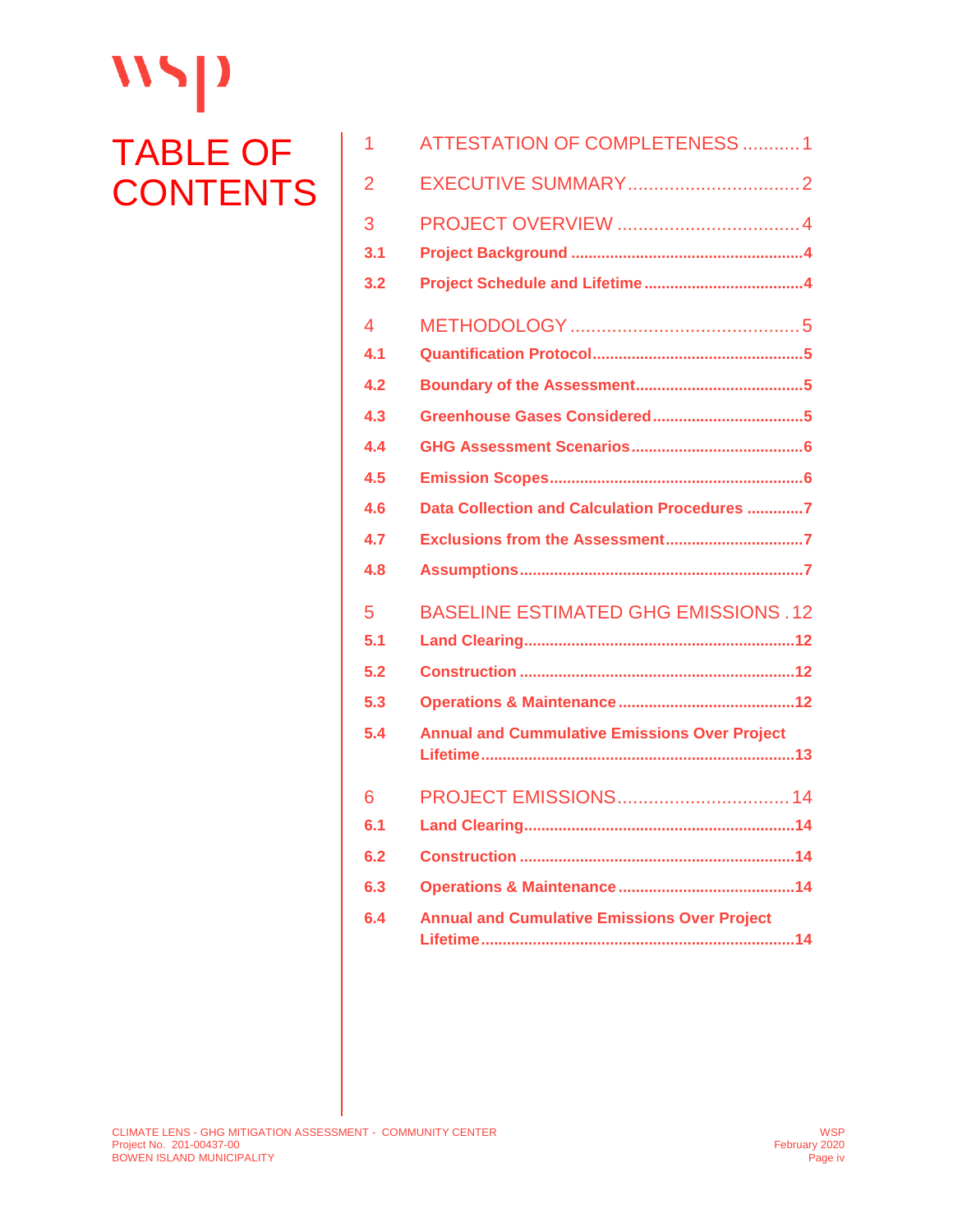# $\mathbf{W}$

| $\overline{7}$ | <b>ESTIMATED NET REDUCTION IN</b> |  |
|----------------|-----------------------------------|--|
|                | 8 ESTIMATED COST-PER-TONNE17      |  |
|                |                                   |  |

#### TABLES

| $TABLE 2-1:$      | NET REDUCTION IN GHG EMISSIONS IN 2030<br>AND CUMULATIVE OVER 25-YEARS OF     |
|-------------------|-------------------------------------------------------------------------------|
| TABLE 4-1         | $\sim$ 3<br>GLOBAL WARMING POTENTIAL (100 YEAR) OF                            |
| TABLE $4-2$ :     | ASSESSMENT BOUNDARY EMISSION                                                  |
| <b>TABLE 4-3:</b> | PARAMETERS USED FOR LAND CLEAR UP8                                            |
| TABLE $4-4$ :     | <b>EMISSIONS INTENSITIES FOR QUANTIFYING</b><br>GHG EMISSIONS FROM MECHANICAL |
|                   | CONSTRUCTION ACTIVITY (2020-2021)9                                            |
| <b>TABLE 4-5:</b> | ELECTRICITY CONSUMPTION FOR THE                                               |
|                   | BASELINE CASE AND PROJECT CASE 10                                             |
| <b>TABLE 4-6:</b> | ELECTRICITY CONSUMPTION AND EMISSION                                          |
|                   | FACTORS ASSOCIATED WITH O & M PHASE                                           |
|                   |                                                                               |
| TABLE $4-7$ :     | PROPANE CONSUMPTION AND EMISSION                                              |
|                   | <b>FACTORS ASSOCIATED WITH O &amp; M PHASE</b>                                |
|                   | $(2022 - 2046)$                                                               |
| TABLE $5-1$ :     | CONSTRUCTION EMISSIONS12                                                      |
| <b>TABLE 5-2:</b> | BASELINE O& M EMISSIONS  12                                                   |
| <b>TABLE 5-3:</b> | GHG EMISSION SUMMARY FOR BASELINE                                             |
|                   |                                                                               |
| $TABLE 6-1:$      | PROJECT O& M EMISSIONS  14                                                    |
| $TABLE 6-2:$      | GHG EMISSION SUMMARY FOR PROJECT                                              |
| TABLE 7-1:        | CASE<br>ANNUAL AND CUMULATIVE PROJECT                                         |
|                   |                                                                               |
|                   |                                                                               |

#### *APPENDICES*

**A** [REPORTING INFORMATION](#page-22-0)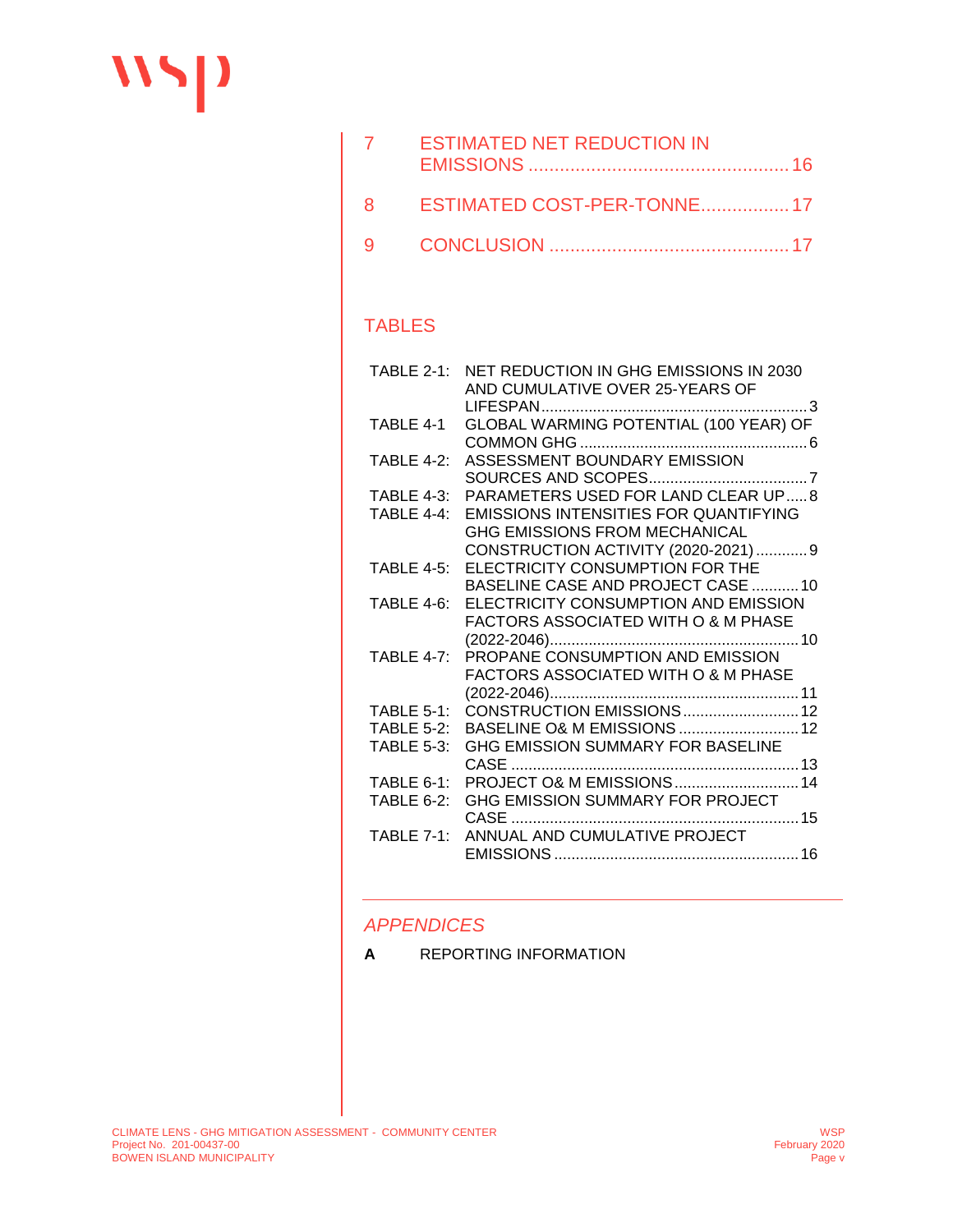# <span id="page-5-0"></span>1 ATTESTATION OF COMPLETENESS

We the undersigned attest that this Greenhouse Gas (GHG) Mitigation Assessment was undertaken using recognized assessment tools and approaches (i.e. ISO 14064-2 (second edition, 2019-04): Specification with guidance at the project level for quantification, monitoring, and reporting of greenhouse gas emissions reductions or removal enhancements and the GHG Protocol for Project Accounting) and complies with the General Guidance issued by Infrastructure Canada for use under the Climate Lens.

Hong that Date: February 27, 2020

Hong Zhang, M.A.Sc., P.Eng.

Anthony Dickinson, M.A.Sc., P.Eng.

Reviewed by: <u>February 27, 2020</u>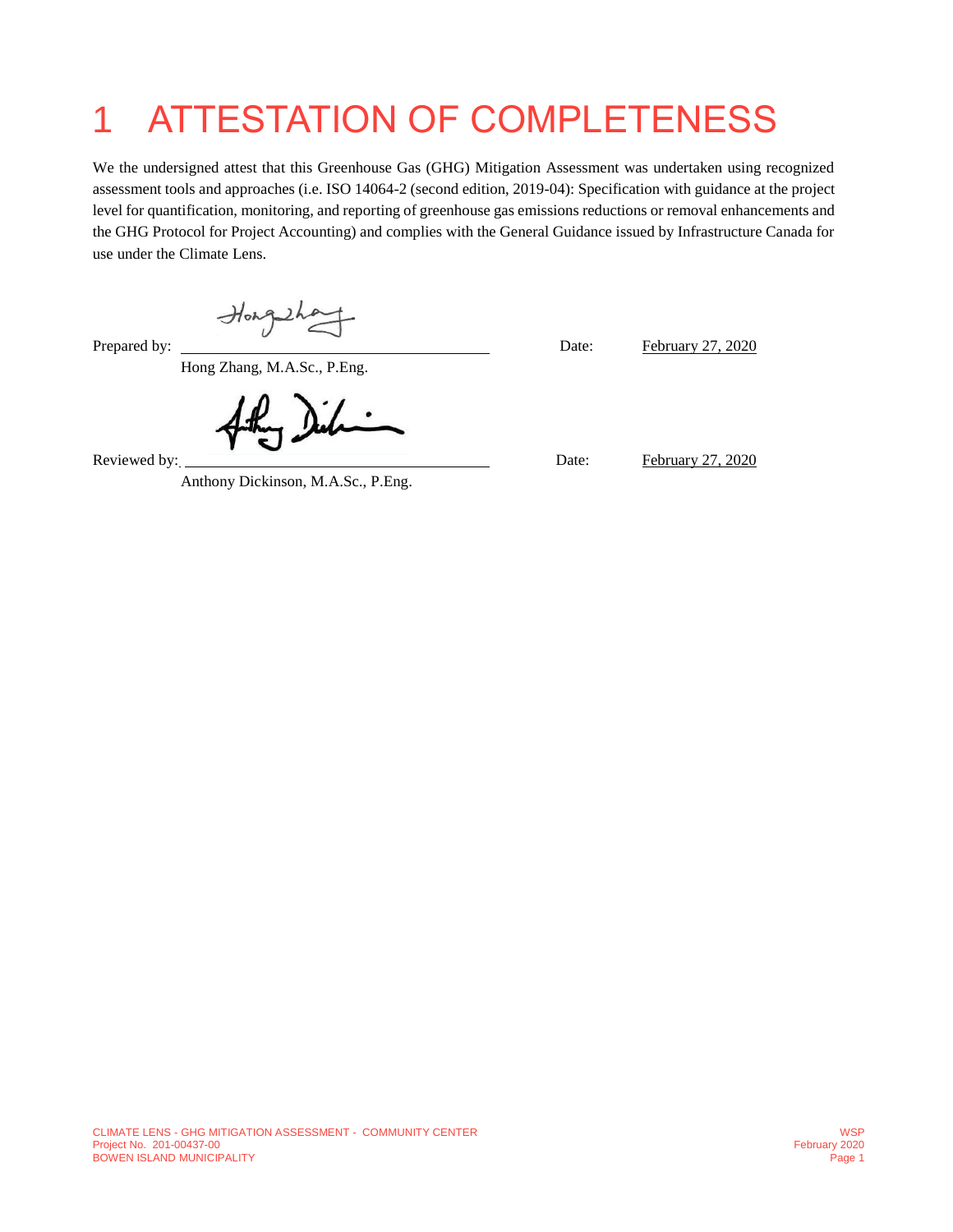# <span id="page-6-0"></span>2 EXECUTIVE SUMMARY

The Bowen Island Municipality (BIM) stated in February 2020: "We recognize that climate change represents an emergency for Bowen Island, and commit to developing a strategy to reduce emissions in alignment with the targets to limit global warming to 1.5°C above pre-industrial levels." To outline the strategies to be undertaken a draft Bowen Island 2050 Climate Change Strategy is currently under review by Municipal staff. This plan includes a commitment to net zero GHG emissions target by 2050.

With no heavy industry and no natural gas service, the municipality has identified their primary source of GHG emissions as the emissions associated with transport on/off the island, including ferry and driving emissions, to regional destinations for such purposes as work, school, health, recreation, and entertainment. One strategy to reduce GHG emissions will be to encourage the development of on-island services and reduce the need for off-island transportation. Current elements of this strategy include an on-island composting system, a health centre, shared office space in Snug Cove and the development of a community centre.

BIM is initiating an infrastructure Project for their Community Centre Project (the Project). The Project is located on Trunk Road, Bowen Island, BC, which is to provide a community space for various types of events and activities. The Project requires Climate Lens Assessment<sup>1</sup> during the application/design phase of the Project. WSP was retained by BIM to conduct Climate Lens Assessment for evaluation impacts of GHG emissions on climate change. The Climate Lens has two components:

- <span id="page-6-1"></span>1. The Greenhouse Gas (GHG) Mitigation assessment, which estimates the anticipated GHG emissions impact of an infrastructure project; and
- 2. The Climate Change Resilience assessment, which employs a risk management approach to anticipate, prevent, withstand, respond to, and recover from a climate change related disruption or impact.

This is the Greenhouse Gas (GHG) Mitigation Assessment Report, which details the Project's GHG emissions inventory in 2030 and over the asset's lifespan, including both construction as well as operations and maintenance  $(O \& M)$  phases. This report includes a list of GHG emissions sources, and the quantity of emissions anticipated to be released from each source during the asset's lifespan.

The proposed community centre is expected to provide a venue for activities and events that would otherwise be occurring off island. This could represent a reduction in the indirect GHG emissions resulting from a reduced number of trips off island for activities that will occur at the community centre in the future. Without information on the number of visits off island that would be avoided due to the community centre and the number that would be added due to people off island coming to the community centre for events/activities there is no way to estimate if this represents an increase or decrease in GHG emissions. Consequently, this source of indirect emissions was not included in the GHG Mitigation Assessment report for the community centre project.

The Project is designed to implement "green" technologies and optimize building envelope performance that is beyond the baseline/business as usual (BAU) case. The anticipated net GHG reduction relative to the BAU emissions baseline in the year 2030 and cumulatively over the anticipated lifespan of the project are shown in [Table 2-1.](#page-7-0)

l

<sup>&</sup>lt;sup>1</sup> Infrastructure Canada, Climate Lens General Guidance Version 1.2- September 6, 2019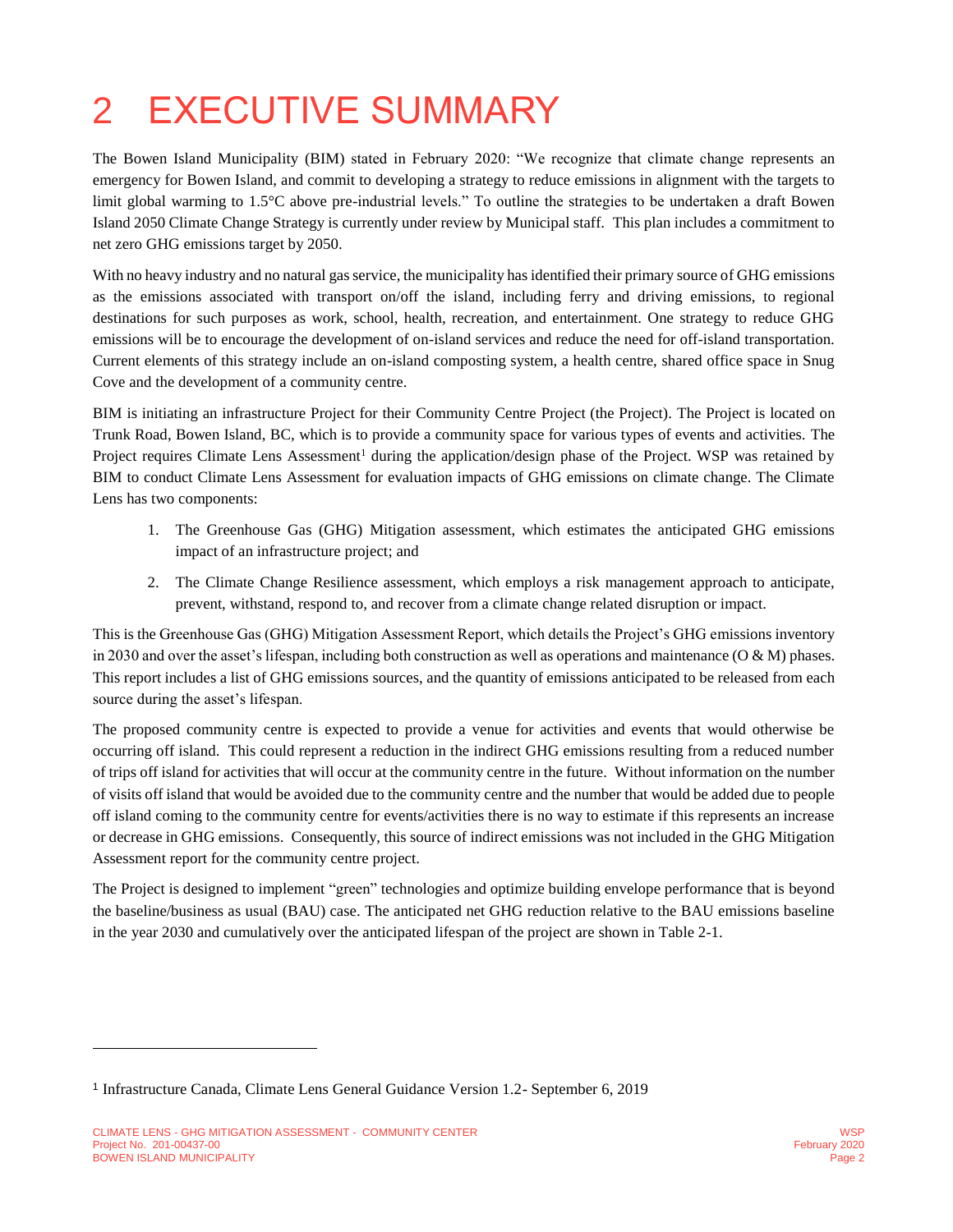#### <span id="page-7-0"></span>**Table 2-1: Net Reduction in GHG Emissions in 2030 and Cumulative Over 25-Years of Lifespan**

| <b>GHG Mitigation Assessment</b>                                                   |      |      |                                                              |                  |         |  |
|------------------------------------------------------------------------------------|------|------|--------------------------------------------------------------|------------------|---------|--|
| $2030$ GHG Results (tonnes of $CO2e$ )<br>Lifetime GHG Results (tonnes of $CO2e$ ) |      |      |                                                              |                  |         |  |
| Baseline Scenario Emissions in 2030                                                |      | 8.28 | Baseline Scenario Emissions,<br>Lifetime (cumulative)        |                  | 1349.4  |  |
| Estimated Project Emissions in 2030                                                |      | 3.34 | <b>Estimated Project Emissions,</b><br>Lifetime (cumulative) |                  | 1,226.0 |  |
| <b>Net Emissions</b>                                                               | 4.93 | 4.93 | <b>Net Emissions</b>                                         | <b>Reduction</b> | 123.4   |  |

For the baseline case, the Project is anticipated to emit approximately  $1,142$  tonnes of CO<sub>2</sub>-equivalent (tCO<sub>2</sub>e) during the land clearing and construction phase from 2020 to 2021, and 207 tCO<sub>2</sub>e during the operation and maintenance phase, spanning 25 years from 2022 to 2046. For the project case, emissions from the operation and maintenance phase are expected to be 84 tCO<sub>2</sub>e over the lifespan of the project. The Project is anticipated to result in 4.9 tonnes of CO<sub>2</sub>e reduction in 2030 (non-cumulative basis), and a Project lifespan GHG reduction of  $123.4$  tCO<sub>2</sub>e relative to the baseline scenario.

The annul O&M emissions are 8.3 tonnes of  $CO<sub>2</sub>e$  for the baseline case and 3.3 tonnes of  $CO<sub>2</sub>e$  for the project case, which is equivalent to 7.2 and 2.9 kg of  $CO<sub>2</sub>e$  per m<sup>2</sup> building footage respectively. The GHG reduction cost for 2030 is 1,613,300 Federal Contribution dollar per tonne of CO2e removed (non-cumulative basis). For the Project lifespan, the GHG reduction cost is 88,000 Project dollar per tonne of tCO<sub>2</sub>e removed.

This GHG Assessment has been developed in accordance with CAN/CSA-ISO Standard 14064-2 (Second edition, 2019- 04): Greenhouse Gases – Part 2: Specification with guidance at the project level for quantification, monitoring and reporting of greenhouse gas emission reductions or removal enhancements. In addition, the team has consulted with the World Resource Institute (WRI)/ World Business Council for Sustainable Development (WBCSD) protocol: The GHG Protocol for Project Accounting and additional resources. The GHG assertions presented in this report have not undergone third-party verification.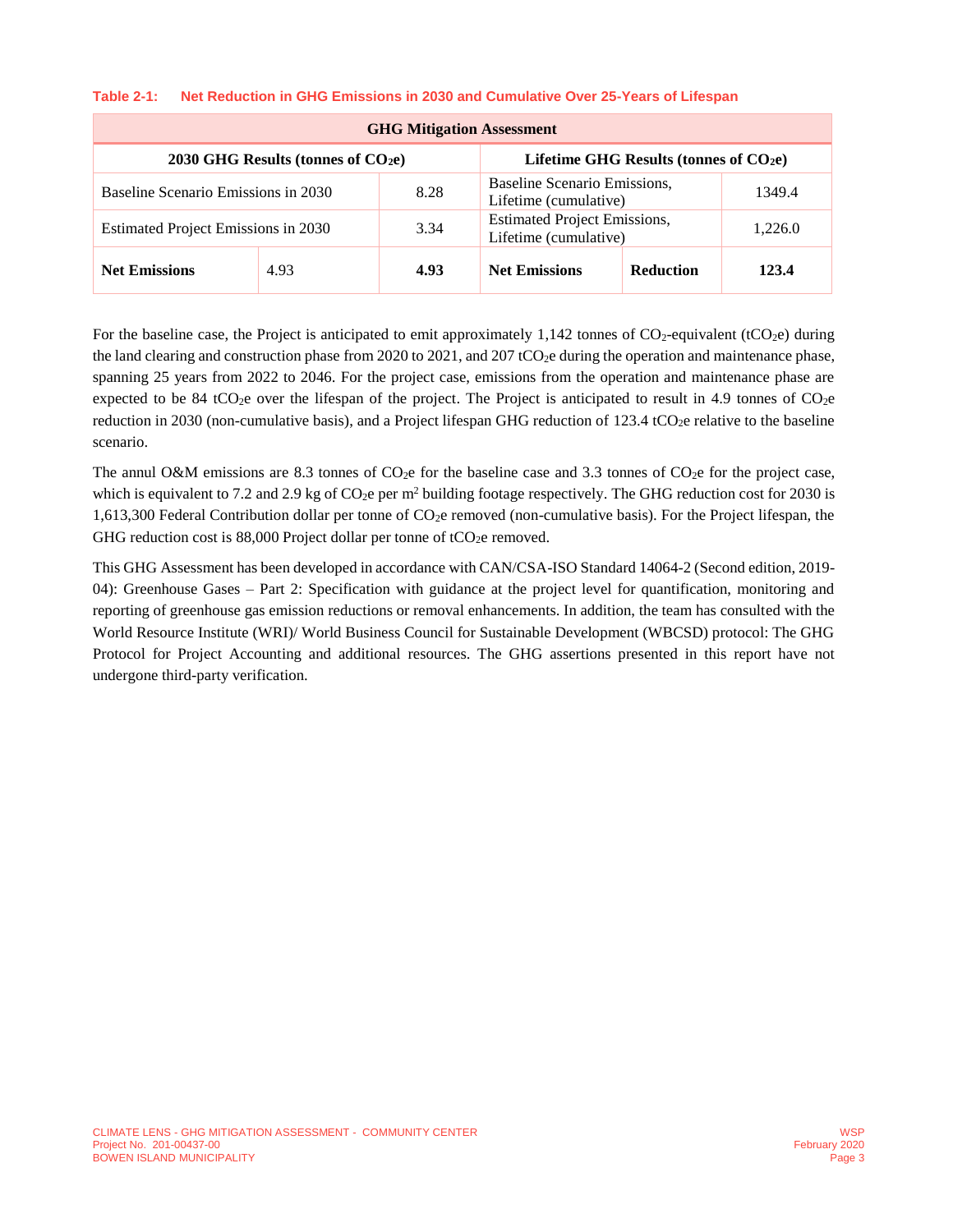# <span id="page-8-0"></span>3 PROJECT OVERVIEW

### <span id="page-8-1"></span>3.1 PROJECT BACKGROUND

The proposed Bowen Island Community Center is located on Trunk Road, Bowen Island, BC, British Columbia. The overall building size is 16,436 sq. ft. Among them, 12,299 sq. ft, is for the community center facility and 4,137 sq. ft is for the municipal hall. The community center is designed to provide a community space for various types of events and activities. It consists of a large multi-purpose room, a small multi-purpose room, a weight room and fitness studio, community kitchen, coffee kiosk, community living room and gallery lounge, etc. The building uses electricity and propane as energy supply to meet the proposed design conditions.

### <span id="page-8-2"></span>3.2 PROJECT SCHEDULE AND LIFETIME

The project includes construction of structural, mechanical, and electrical assets. Land clearing and construction is scheduled to begin in 2020 with scheduled completion by the end of 2021. For this analysis, the lifetime for structural assets was set as approximately 50 years, while mechanical and electrical assets were set at approximately 25 years. Regular maintenance is planned to achieve and extend these projected lifetimes.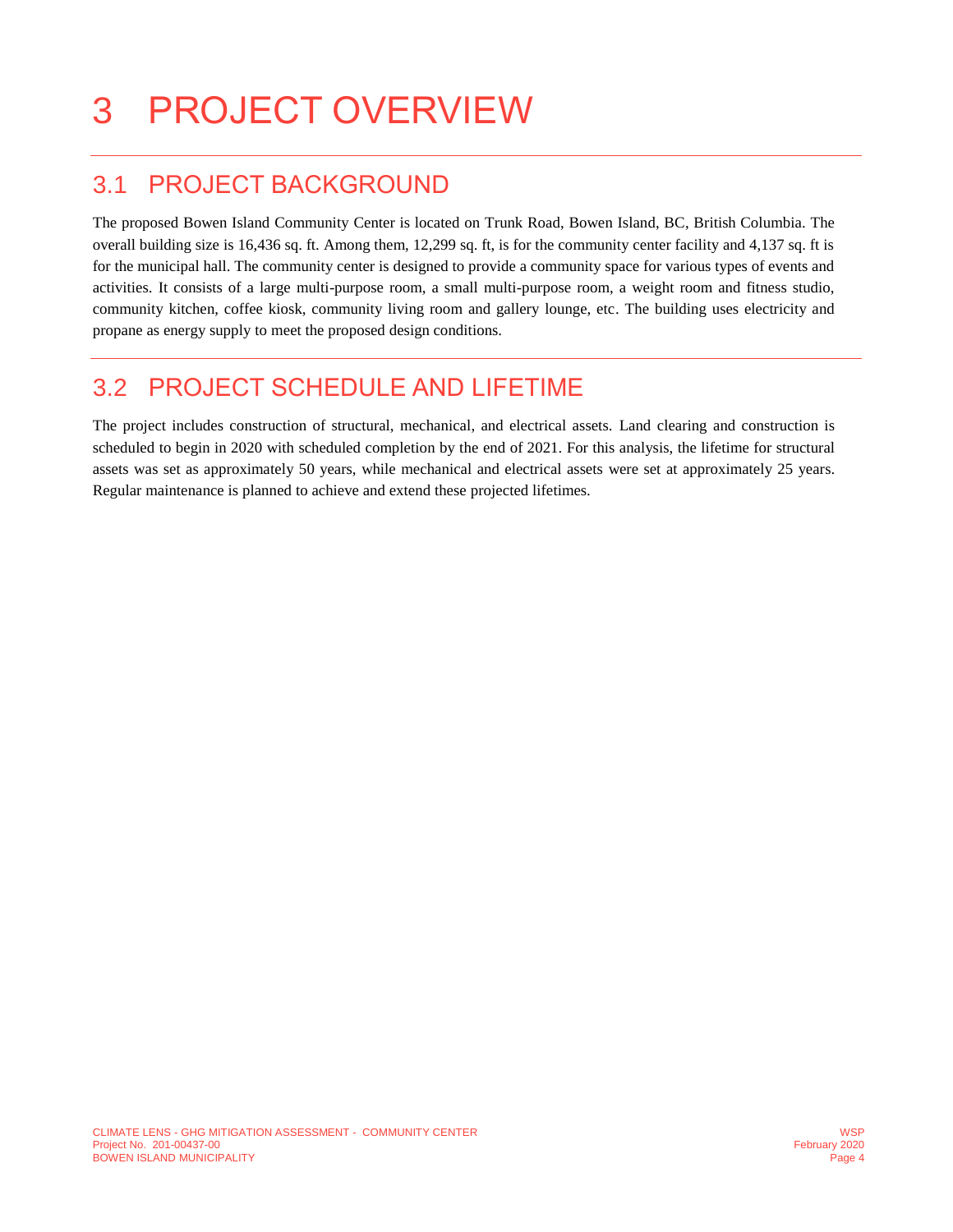# <span id="page-9-0"></span>4 METHODOLOGY

### <span id="page-9-1"></span>4.1 QUANTIFICATION PROTOCOL

Quantification of baseline and Project emissions adheres to the six principles for project GHG accounting set out in CAN/CSA-ISO Standard 14064-2<sup>2</sup> and The GHG Protocol for Project Accounting<sup>3</sup>. These include:

- **Relevance:** This GHG assessment appropriately reflects the baseline and project case for the Project and serves the needs of its owners to communicate GHG emissions impacts of this development. Emissions factors and estimates used are sourced from British Columbia's Methodological Guidance or IPCC sources where possible and are referenced in detail.
- **Completeness:** WSP has accounted for all significant GHG emission sources and activities within the chosen boundaries, referencing the Climate Lens guidance. Any exclusion of emissions sources is disclosed and justified.
- **Consistency:** WSP has completed this assessment using consistent methodologies to enable meaningful comparisons of GHG emissions with other projects and over time. Methodological decisions are transparently documented.
- **Accuracy:** Quantification of the Project's anticipated baseline and Project emissions is made as accurate as possible, based on available data, emissions factors and estimation methodologies used, recognizing that uncertainties exist due to the early stage of Project development, and the limited emissions factors available for the relevant activities. Where there is uncertainty, a conservative approach has been taken and described in detail.
- **Transparency:** WSP has produced this report in a factual and coherent manner. Any assumptions are stated, and calculation methodologies are referenced to ensure transparency.
- **Conservativeness:** Assumptions, estimations, and emissions and conversion factors are selected with the aim of avoiding under-estimating GHG emissions from the Project.

### <span id="page-9-2"></span>4.2 BOUNDARY OF THE ASSESSMENT

The Project boundary includes GHG emissions associated with project activities resulting from the construction and use of the building. The assessment considers construction, O&M emissions from the beginning of construction (including land clearing and construction anticipated to start by 2020, and be completed by the end of 2021), operations in 2022 and over a 25-year operational lifetime ending in 2046. Emission sources include direct and indirect emissions during the construction phase and the operational period. Detailed methodology and parameters of the assessment including GHGs and emission scopes are summarized in the following sections.

### <span id="page-9-3"></span>4.3 GREENHOUSE GASES CONSIDERED

This assessment considers the six gases defined as GHGs under the United Nations Intergovernmental Panel on Climate Change (IPCC):

 $\overline{a}$ 

<sup>&</sup>lt;sup>2</sup> ISO 14064-2: Specification with Guidance at the Project Level for Quantification, Monitoring, and Reporting of

Greenhouse Gas Emission Reductions or Removal Enhancements, Second edition, 2019-04

<sup>3</sup> World Business Council for Sustainable Development (WBCSD)/World Resources Institute (WRI) – The GHG Protocol for Project Accounting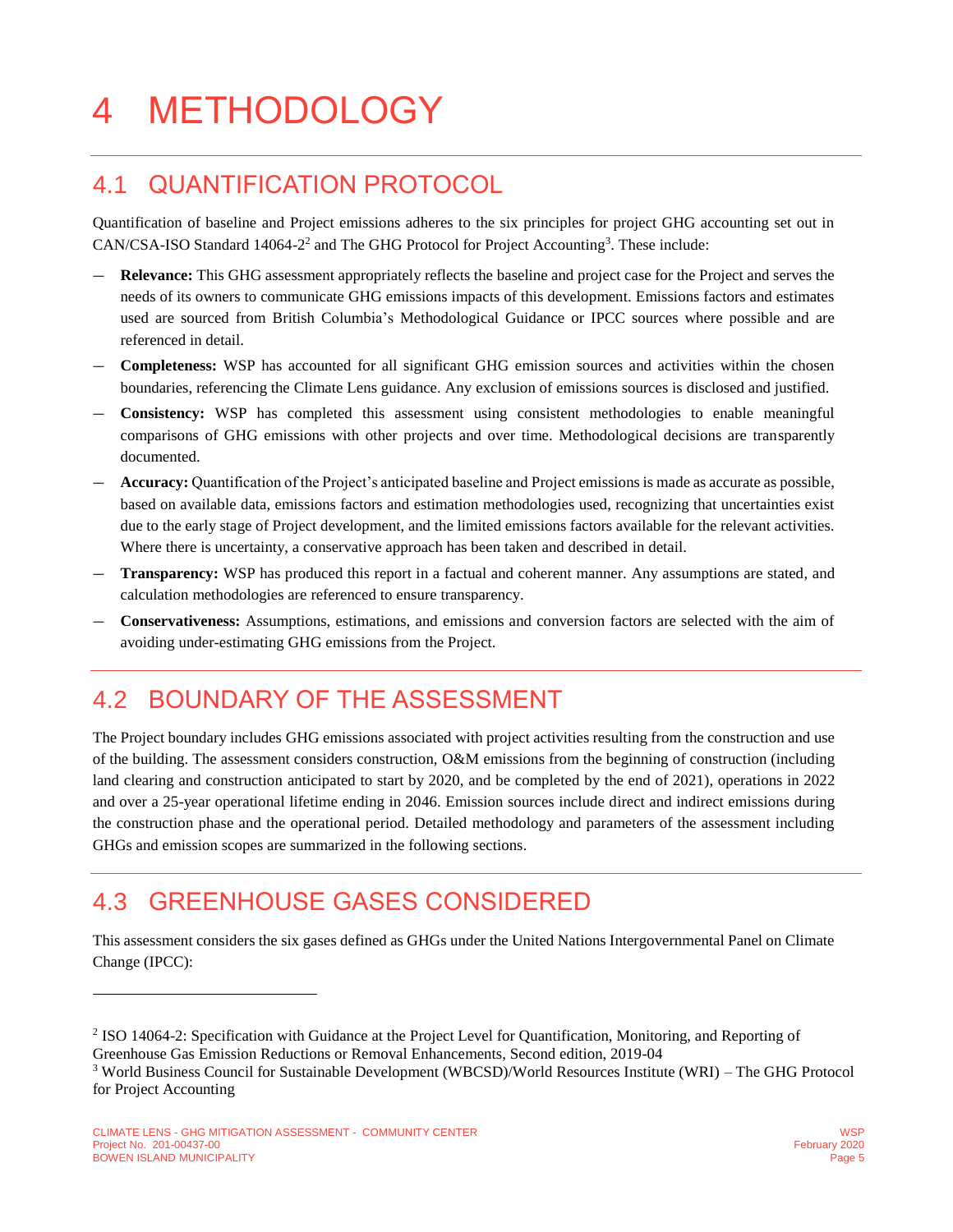- $\triangleright$  Carbon dioxide (CO<sub>2</sub>),
- $\triangleright$  Methane (CH<sub>4</sub>),
- $\triangleright$  Nitrous oxide (N<sub>2</sub>O),
- $\triangleright$  Hydrofluorocarbons (HFCs a family of gases),
- $\triangleright$  Fluorocarbons (PFCs another family of gases) and
- $\triangleright$  Sulfur hexafluoride (SF<sub>6</sub>).

The majority of emissions are  $CO<sub>2</sub>$ . Small amounts of CH<sub>4</sub> and  $N<sub>2</sub>O$  are anticipated and are quantified where an appropriate emissions factor exists. All emissions are converted into tonne of  $CO<sub>2</sub>$  equivalent (tCO<sub>2</sub>e) using global warming potentials (GWP) sourced from the IPCC 4<sup>th</sup> Assessment Report [\(Table 4-1\)](#page-10-2).

<span id="page-10-2"></span>**Table 4-1 Global Warming Potential (100 year) of Common GHG**

| <b>Greenhouse Gas</b>  | <b>Global Warming Potential (100 year)</b> |
|------------------------|--------------------------------------------|
| Carbon dioxide $(CO2)$ |                                            |
| Methane $(CH_4)$       | 25                                         |
| Nitrous oxide $(N_2O)$ | 298                                        |

In some cases, available emissions factors are provided in units of tCO<sub>2</sub>e, encompassing CH<sub>4</sub> and N<sub>2</sub>O emissions. No or trace amounts of HFCs, PFCs and  $SF<sub>6</sub>$  are anticipated to be emitted.

### <span id="page-10-0"></span>4.4 GHG ASSESSMENT SCENARIOS

The building is designed to provide a community space for various types of events and activities. In the absence of the Project, the most likely business as usual (BAU) scenario is the construction (to the minimum requirements of the building code at the time of construction) and operation of a regular Community Center without implementing "green" technologies or practices to reduce GHG emissions. At the design stage of the project, the ASHRAE 90.1-2016 was the Standard for minimum Building Energy Efficiency requirements. Thus, the baseline case is the application of the ASHRAE 90.1-2016 standard, which represents the conditions most likely to occur in the absence of the proposed Project.

The Project case represents the GHG reduction scenario that considered "green" technologies and practices for energy efficiency and energy saving. The BIM Community Center has implemented a number of energy conservation measures (ECMs) by optimizing engineering designs to improve building envelope performance, including insulation, lighting power densities (LPD), and energy efficiency, etc. Methods to quantify anticipated emissions associated with this Baseline case/Project case are described in the following sections.

### <span id="page-10-1"></span>4.5 EMISSION SCOPES

Anticipated emissions are quantified both for the construction phase and for the O & M phase over the lifespan of the asset. Sources of direct and indirect energy emissions are summarized in [Table 4-2.](#page-11-3)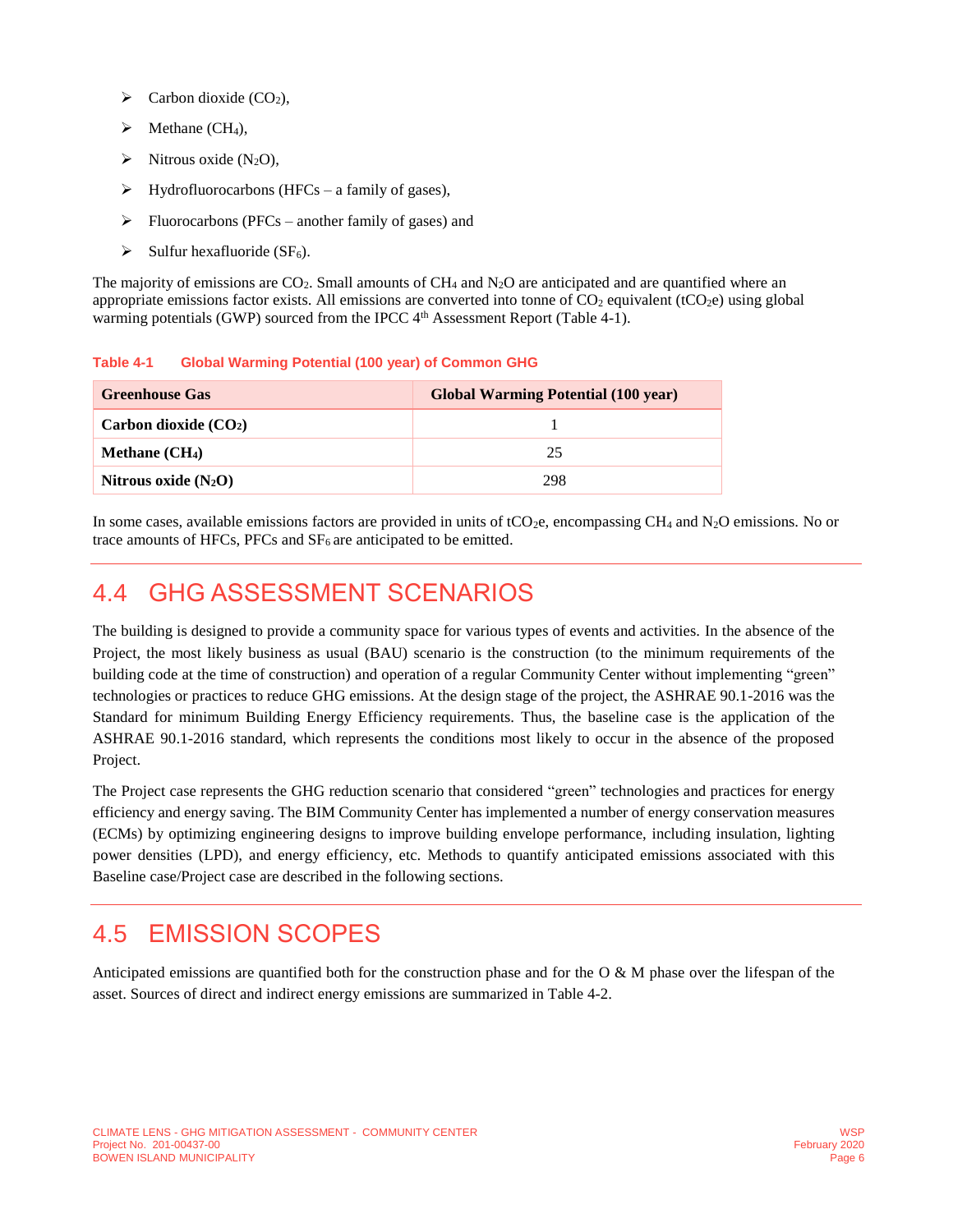#### <span id="page-11-3"></span>**Table 4-2: Assessment Boundary Emission Sources and Scopes**

| <b>Source Scope</b>                 | <b>Activities</b>                                                                        |
|-------------------------------------|------------------------------------------------------------------------------------------|
| <b>Scope 1 – Direct Emissions</b>   | Land Use Change (Forest Clearing)<br><b>Construction Equipment</b><br>—<br>Propane usage |
| Scope 2 – Energy Indirect Emissions | <b>Electricity Consumption</b>                                                           |
| Scope 3 – Other Indirect Emissions  | N/A                                                                                      |

As stipulated in the Climate Lens Guideline<sup>1</sup>[,](#page-6-1) supply chain emissions are not required to be included. Likewise, emissions associated with future major refit and/or decommissioning of the Project are not quantified. No emissions or emissions removals associated with this Project are anticipated to occur outside of Canada.

## <span id="page-11-0"></span>4.6 DATA COLLECTION AND CALCULATION PROCEDURES

GHG emissions anticipated for the Project were estimated based on the best data available at the time of data analysis. GHG emissions wee quantified using the following equation:

<span id="page-11-4"></span>GHG Emissions = Activity Data  $\times$  Emission Factor

Activity data associated with land clearing area, capital cost associated with construction,  $\Omega \& M$  activities was provided by the Project design team. There are potential differences between projected and actual emissions, which may arise due to actual materials used, activities undertaken during construction and O&M practices. Emission factors are taken from various sources, such as Intergovernmental Panel on Climate Change (IPCC) and 2018 BC GHG Quantification Methodological Guidance<sup>4</sup>.

### <span id="page-11-1"></span>4.7 EXCLUSIONS FROM THE ASSESSMENT

Fugitive emissions could result from the use of refrigerant-containing equipment on-site, during construction and/or operations and maintenance. Given the uncertainty on the types and details of refrigerant-containing equipment that could be used, fugitive emissions for refrigerants have not been quantified in this assessment.

Per Climate Lens direction, upstream and downstream supply chain emissions are not quantified or assessed. Other supply chain emissions that are not quantified, but could exist for this type of project, include emissions resulting from production and transportation of construction materials, workers and staff commuting to site, production and transportation of consumables (e.g. chemicals, supplies), and upstream emissions associated with fuel and energy. Emissions associated with future major refit and/or decommissioning of the Project are also not quantified.

### <span id="page-11-2"></span>4.8 ASSUMPTIONS

l

The Project is being delivered through a Design-Bid-Build model. As such, availability of data at the current indicative design stage requires that assumptions be made to estimate some activities, yielding results that are associated with greater

<sup>4</sup> BC Ministry of Environment, 2018 B.C. Methodological Guidance for Quantifying Greenhouse Gas Emissions for Public Sector Organizations, Local Governments and Community Emissions, January 2019 (Draft)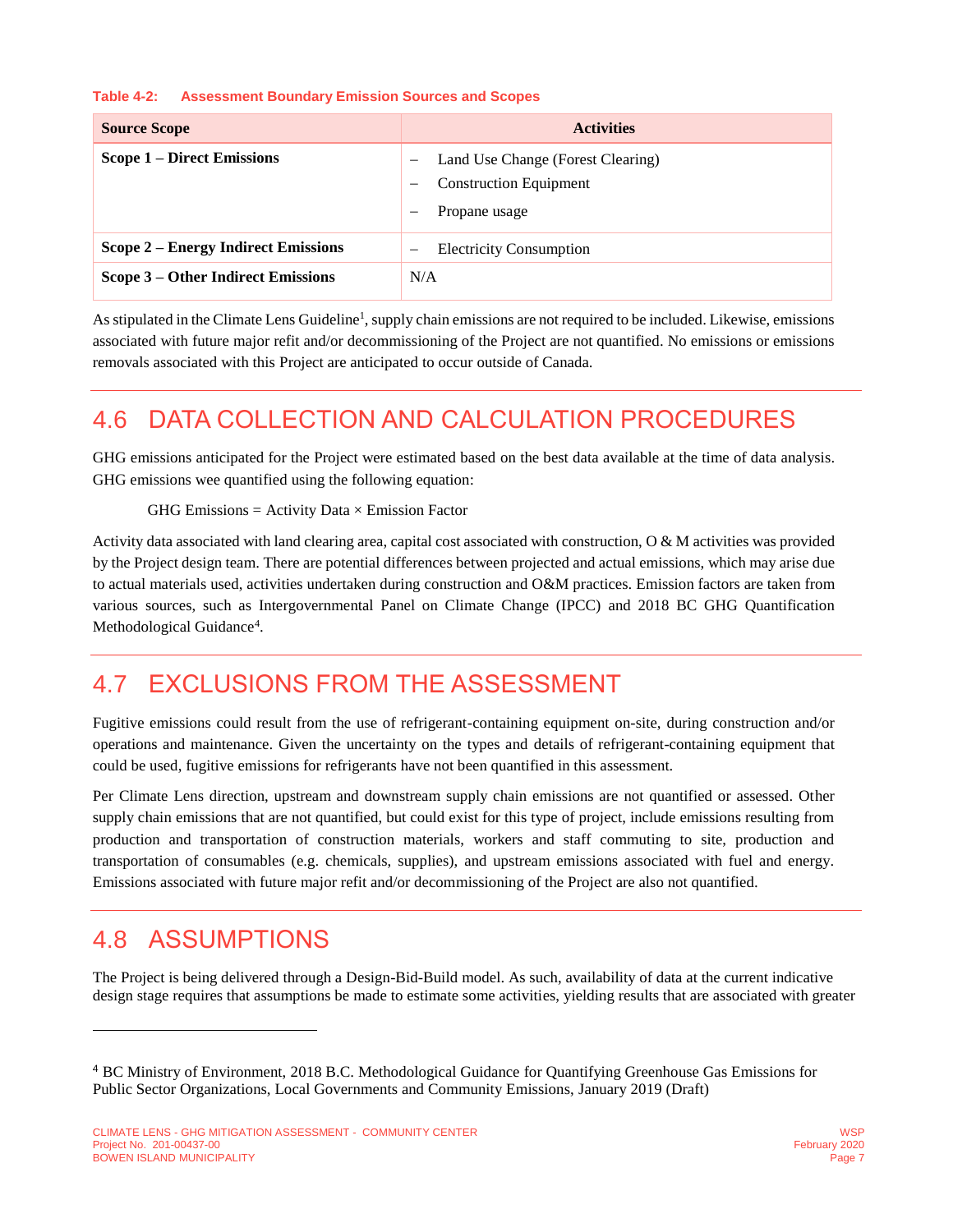uncertainty. If greater certainty is desired, this calculation and results may be revisited to incorporate new data following construction.

#### <span id="page-12-2"></span>*4.8.1 LAND CLEARING*

<span id="page-12-1"></span>The Community Center site will have a footprint approximately  $2,500$  m<sup>2</sup> based on the landscape plan<sup>5</sup>. CO<sub>2</sub> emissions due to clearing of forest land to develop the site were estimated using the following equation<sup>6</sup>:

 $CO<sub>2</sub>$  (tonne/year) = Forest Area (ha)\* biomass load (ha/year) \* carbon fraction of biomass \* 44/12

Where:  $44/12$  = molar ratio of  $CO<sub>2</sub>$  to carbon

The biomass load was taken from Table 7 of the Canada's Forest Biomass Resources for BC at 158 tonne/ha<sup>7</sup>. The carbon fraction of the biomass was estimated at 0.5 tonnes/dry matter <sup>[6](#page-12-1)</sup>. This is a conservative approach as the biomass from cleared areas maybe used for other purposes. Parameters used for land clearing emission quantification are shown in [Table 4-3.](#page-12-0)

<span id="page-12-0"></span>

| <b>Table 4-3:</b> | <b>Parameters Used for Land Clear Up</b> |  |  |  |  |
|-------------------|------------------------------------------|--|--|--|--|
|-------------------|------------------------------------------|--|--|--|--|

| <b>Parameters</b>                             | <b>Number</b> | Unit                 |
|-----------------------------------------------|---------------|----------------------|
| Land Clearance Area                           | 2,500         | m <sup>2</sup>       |
| $CF = Carbon$ fraction of dry matter tonnes C | 0.5           | C tonne/dry matter   |
| Biomass load (above ground)                   | 158           | dry matter tonne/ha  |
| $C$ to $CO2$ conversion                       | 3.667         | tonne $CO2$ /tonne C |
| $CO2$ EF due to conversion of forest Land     | 289.7         | tonne $CO2/ha$       |

The following is an example of calculating  $CO<sub>2</sub>$  emissions from land clearing:

$$
CO_2 = 2,500m^2 * \frac{ha}{10,000m^2} * \frac{158 \, dry\, matter\, tonne}{ha} * \frac{0.5\,C\,tonne}{dry\,matter} * \frac{44\,tonne\, CO_2}{12\,tonne\, C} = 72.42\,tonne\, CO_2
$$

#### *4.8.2 CONSTRUCTION*

l

Construction emissions include activities associated with the use of heavy equipment and electricity for site preparation, structure build up, and the installation of plumbing, drainage, mechanical and electrical services. For this project, it was assumed that the construction emissions for the baseline case and the project case are same since the differences for capital cost and construction equipment are insignificant between these two cases.

At current stage, the project is still under design/bid process, detailed construction activity is not finalized. As a result, construction cost was used as a proxy to calculate construction emissions. Emissions from the construction phase were estimated based on cost estimates using an energy intensity index related to construction value. The GHG intensity data

<sup>5</sup> HAPA Collaborative, Preliminary Costing for Bowen Island Community Center, April 9, 2018

<sup>6</sup> Intergovernmental Panel on Climate Change (IPCC), Good Practice Guidance for Land Use, Land-Use Change and Forest, Chapter 3.2 Forest Land, [https://www.ipcc-](https://www.ipcc-nggip.iges.or.jp/public/gpglulucf/gpglulucf_files/Chp3/Chp3_2_Forest_Land.pdf)

[nggip.iges.or.jp/public/gpglulucf/gpglulucf\\_files/Chp3/Chp3\\_2\\_Forest\\_Land.pdf,](https://www.ipcc-nggip.iges.or.jp/public/gpglulucf/gpglulucf_files/Chp3/Chp3_2_Forest_Land.pdf) accessed in November 2019 <sup>7</sup> Natural Resources Canada & Canadian Forest Service, Canada's Forest Biomass Resources: Deriving Estimates from Canada's Forest Inventory, [https://cfs.nrcan.gc.ca/pubwarehouse/pdfs/4775.pdf,](https://cfs.nrcan.gc.ca/pubwarehouse/pdfs/4775.pdf) accessed in February 2020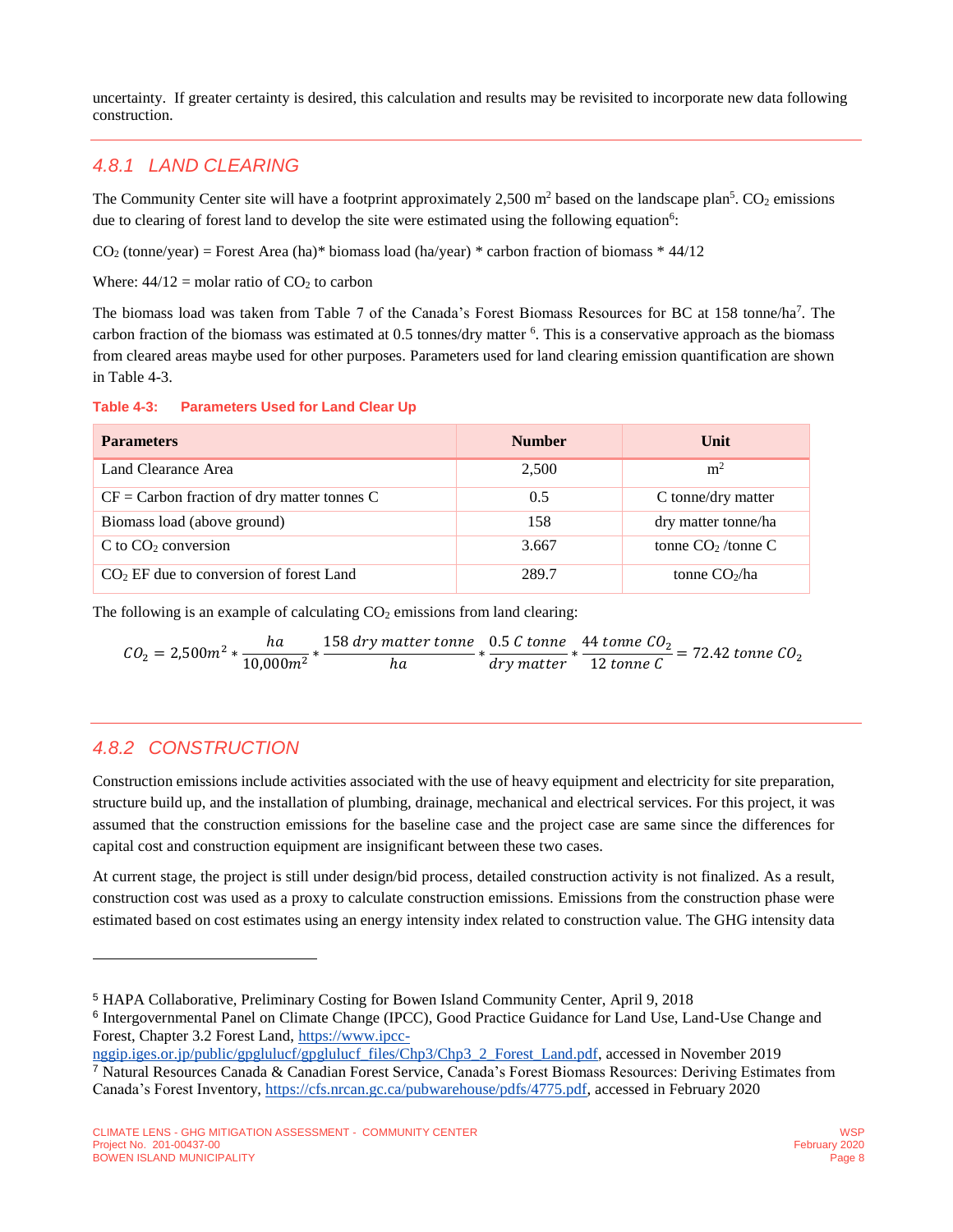was taken from a US EPA study for reducing GHG emissions in the construction sector<sup>8</sup>. The US EPA study characterized the GHG emissions from various construction activities, relying on the North American Industry Classification System (NAICS) codes to segregate construction types. The emission intensities for the construction industry were evaluated using metric tonnes of  $CO_2$  equivalents per thousand 2002 US dollar (tCO<sub>2</sub>e/2002K US\$). To convert 2002 US dollar to 2002 CAD dollar, an exchange rate of 1.57 sourced from the Bank of Canada<sup>9</sup> was used for the Canadian dollar value in 2002 with respect to 2002 US dollar. The 2002 CAD\$ were then adjusted for inflation using the historical British Columbia (BC) price index data from the inflation calculator for  $BC^{10}$  to obtain the most current Canadian dollar equivalent value, which is the 2019 CAD\$. Emission parameters used to calculate anticipated emissions from construction activities are summarized in [Table 4-4.](#page-13-0)

The following is an example of calculating CO<sub>2</sub>e emissions from construction of mechanical and electrical components:

$$
CO_{2e} = 0.049 \frac{tonne \ CO_{2e}}{2019k \ CAD\$} * 2,434.023 \ (2019k \ CAD\$) = 119 \ tonne \ CO_{2e}
$$

<span id="page-13-0"></span>**Table 4-4: Emissions Intensities for Quantifying GHG Emissions from Mechanical Construction Activity (2020- 2021)**

| <b>Construction Description</b>                     | <b>2002 NAICS</b><br>Code | <b>Intensity</b><br>$CO2e$ (tonne)/ $2002k$<br>US\$ | <b>Intensity</b><br>CO <sub>2</sub> e (tonne)/2019k<br>CAD\$ | Cost<br>(2019k CAD\$) |
|-----------------------------------------------------|---------------------------|-----------------------------------------------------|--------------------------------------------------------------|-----------------------|
| Commercial & institutional<br>building Construction | 23622                     | 0.23                                                | 0.113                                                        | \$8,422.279           |
| Plumbing, heating and air<br>condition contractors  | 23822                     | 0.10                                                | 0.049                                                        | \$2,434.023           |

#### *4.8.3 O & M EMISIONS*

l

<span id="page-13-1"></span>The annual energy consumption for the building was obtained from the Energy Modelling Report<sup>11</sup> for a total building size of 1,441 m<sup>2</sup>. The Energy Modelling Report provided annual energy consumption estimation for the baseline case and the project case during the  $\overline{O} \& M$  phase of the project. Energy usage includes electricity consumption for space heating and cooling, domestic hot water (DHW), ventilation fans, interior lighting, plug load, pumps and auxiliaries, as well as propane usage for the space heating.

The Energy Modelling Report applied ASHRAE 90.1-2010 as a minimum energy efficiency design standard for the baseline energy consumption estimation. For the GHG mitigation assessment, the annual energy consumption for the baseline was adjusted to the minimum building code compliant at the design stage of the project, which is the ASHRAE 90.1-2016 standard. The 2016 standard had an overall 14.3% energy improvement relative to the 2010 standard

<sup>8</sup> US EPA, Potential for Reducing Greenhouse Gas Emissions in the Construction Sector, 2009

<sup>&</sup>lt;sup>9</sup> Government of Canada, Average Exchange Rates for 2002, [https://www.canada.ca/en/revenue-agency/services/forms](https://www.canada.ca/en/revenue-agency/services/forms-publications/previous-year-forms-publications/archived-rc4152/archived-average-exchange-rates-2002.html)[publications/previous-year-forms-publications/archived-rc4152/archived-average-exchange-rates-2002.html,](https://www.canada.ca/en/revenue-agency/services/forms-publications/previous-year-forms-publications/archived-rc4152/archived-average-exchange-rates-2002.html) accessed in April 2019

<sup>&</sup>lt;sup>10</sup> Inflation Calculator, [https://inflationcalculator.ca/british-columbia/,](https://inflationcalculator.ca/british-columbia/) accessed in December 2019

<sup>11</sup> Rocky Point Engineering Ltd., Energy Modelling Study for the Bowen Island Community Centre, July 12, 2018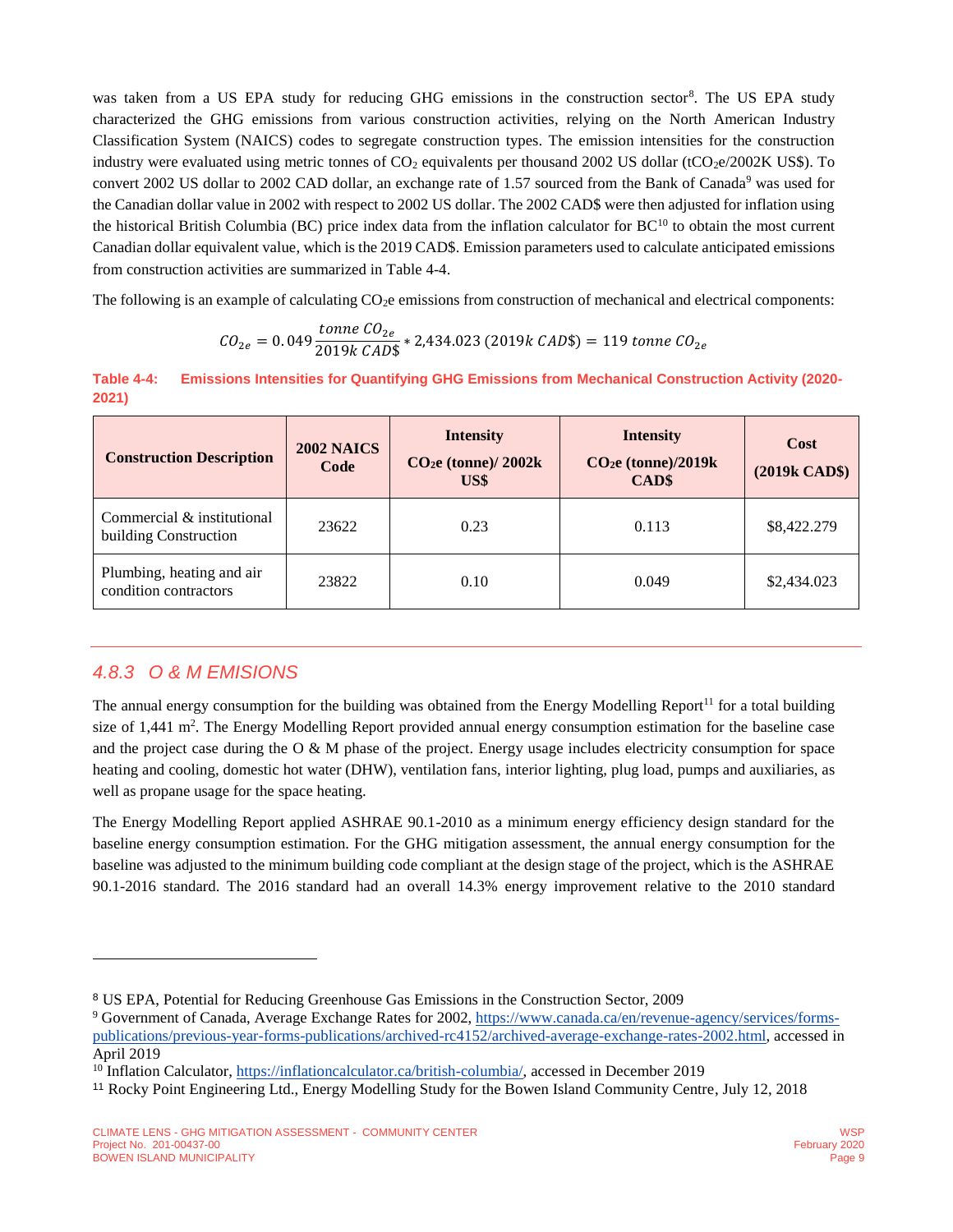<span id="page-14-2"></span>according to building envelop performance analysis<sup>12</sup>. For the project case, the energy modelling predicted energy usage by implementing eight cumulative ECMs as building energy saving measures. The energy demand for GHG mitigation assessment has been adjusted to a community center area of  $1,143$  m<sup>2</sup> for the baseline and project case. Detailed calculations for the emissions from electricity and propane are illustrated below.

#### 4.8.3.1 *ELECTRICITY*

Electricity consumption from the energy modelling data for the baseline case was first reduced to 14.3% following the ASHRAE 90.1-2016 standard  $^{12}$  $^{12}$  $^{12}$ . Then the electricity usage was adjusted to a building size of 1,143 m<sup>2</sup> reflecting the actual energy demand for the Community Center. The adjusted breakdown of electricity usage for the baseline and the project case is summarized in [Table 4-5.](#page-14-0)

| <b>Energy End Use</b>    | <b>Baseline</b> $(kWh)$ –<br><b>ASHRAE 2010</b> | <b>Baseline</b> (kWh)<br><b>ASHRAE 2016</b> | <b>Baseline (kWh) -</b><br><b>ASHRAE 2016</b><br><b>Community Center</b> | <b>Project - Energy</b><br><b>Modeling (kWh)</b> | Project -<br><b>Community</b><br>Center (kWh) |
|--------------------------|-------------------------------------------------|---------------------------------------------|--------------------------------------------------------------------------|--------------------------------------------------|-----------------------------------------------|
| <b>Space Heating</b>     | 109,287                                         | 93,659                                      | 74,250                                                                   | 15,568                                           | 12,342                                        |
| <b>Space Cooling</b>     | 12,475                                          | 10,691                                      | 8.476                                                                    | 8,533                                            | 6,765                                         |
| <b>DHW</b>               | 24.918                                          | 21,355                                      | 16,929                                                                   | 24,915                                           | 19,752                                        |
| Fans                     | 8.439                                           | 7,232                                       | 5,733                                                                    | 8.691                                            | 6,890                                         |
| <b>Pumps</b>             | 5,595                                           | 4.795                                       | 3,801                                                                    | 4,539                                            | 3,598                                         |
| <b>Plug Loads</b>        | 18,853                                          | 16,157                                      | 12,809                                                                   | 18,853                                           | 14,946                                        |
| <b>Interior Lighting</b> | 90,103                                          | 77,218                                      | 61,216                                                                   | 63,190                                           | 50,095                                        |
| <b>Sum</b>               | 269,670                                         | 231,107                                     | 183,214                                                                  | 144,289                                          | 114,388                                       |

<span id="page-14-0"></span>

|  | Table 4-5: Electricity Consumption for the Baseline Case and Project Case |
|--|---------------------------------------------------------------------------|
|--|---------------------------------------------------------------------------|

GHG emissions from electricity were quantified using emission factors taken from Table 3 of the 2018 BC GHG Quantification Methodological Guidance<sup>[4](#page-11-4)</sup>. Activity and emission factors used for the electricity are shown in [Table 4-6.](#page-14-1) The following is an example calculation of the annual  $CO<sub>2</sub>e$  emissions from electricity consumption for the baseline case:

$$
CO_{2e} = 183,214 \frac{kWh}{yr} * 10.67 \frac{CO_{2e}tonne}{GWh} * \frac{GWh}{10^6 kWh} = 1.95 \text{ tonne } CO_{2e}
$$

<span id="page-14-1"></span>

|  |  |  | Table 4-6: Electricity Consumption and Emission Factors Associated with O & M Phase (2022-2046) |  |  |  |
|--|--|--|-------------------------------------------------------------------------------------------------|--|--|--|
|--|--|--|-------------------------------------------------------------------------------------------------|--|--|--|

|                                       |                 | <b>Project</b> | Emission Factor <sup>4</sup> (kg $CO2e/GWh$ ) |                          |                   |       |
|---------------------------------------|-----------------|----------------|-----------------------------------------------|--------------------------|-------------------|-------|
| <b>Baseline</b><br><b>Energy Type</b> | CO <sub>2</sub> |                | CH <sub>4</sub>                               | $N_2O$                   | CO <sub>2</sub> e |       |
| <b>Electricity</b><br>(kWh/year)      | 183.214         | 114.388        | $\overline{\phantom{a}}$                      | $\overline{\phantom{0}}$ | $\sim$            | 10.67 |

l

<sup>12</sup> Liu et al., National Impact of ANSI/ASHRAE/IES Standard 90.1-2016, 2018 Building Performance Analysis Conference and SimBuild co-organized by ASHRAE and IBPSA-USA, September 26-28, 2018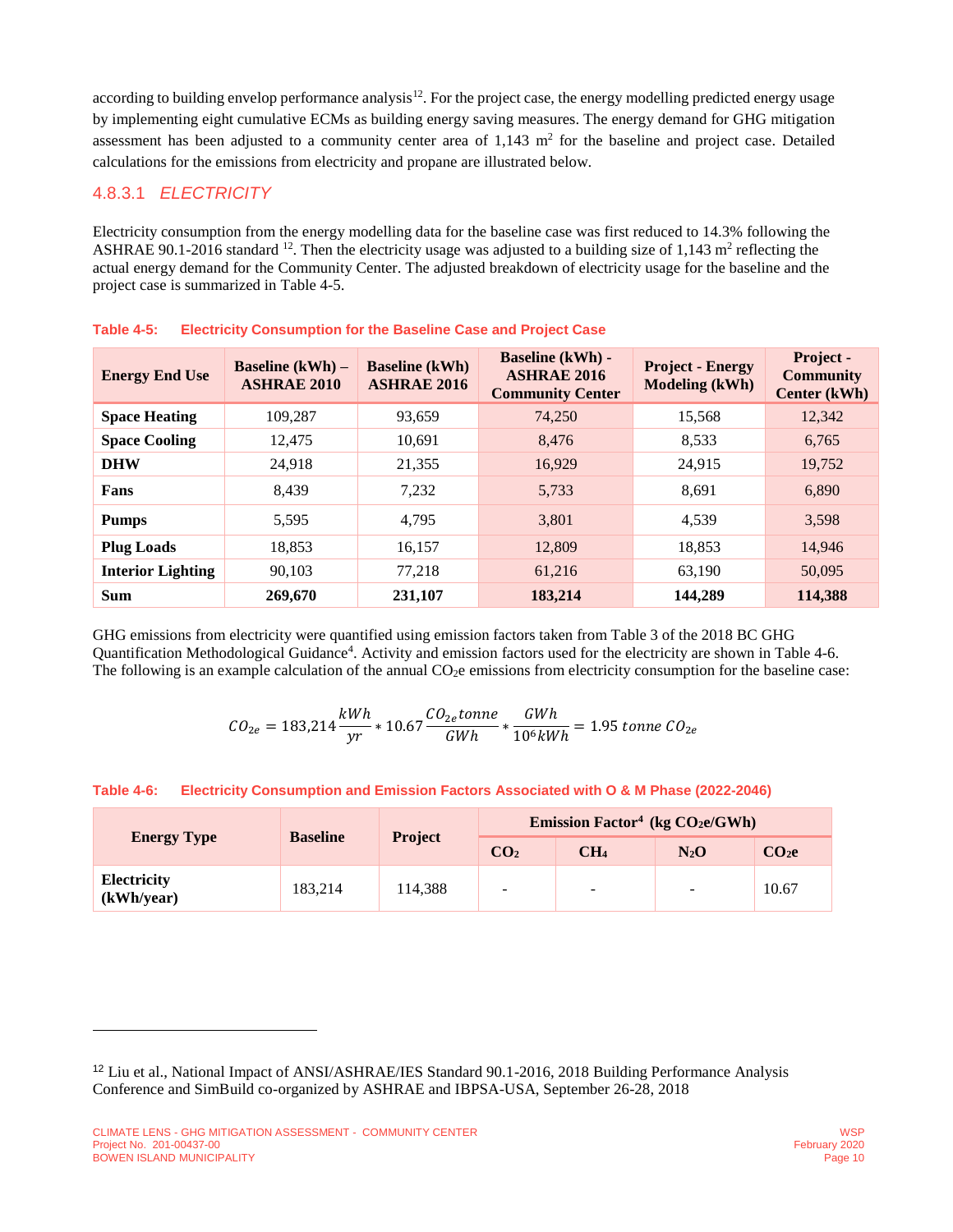#### 4.8.3.2 *PROPANE*

Propane is used for space heating and the emergency generator. The propane energy demand for space heating for the baseline case and project case were taken from Energy Modelling Report<sup>[11](#page-13-1)</sup>. Similar to the electricity consumption, propane usage was adjusted using the ASHRAE 90.1-2016 standard and building area of 1,143  $m<sup>2</sup>$  to reflect the design criteria of community center.

The community center is equipped with a 140-kW emergency propane generator for emergency and standby back-up power usage<sup>13</sup>. The propane generator was assumed to be operated once per month for 30 minutes each time as an equipment maintenance and testing requirement<sup>14</sup>. The annual propane consumption was estimated at 184 L based on a generator energy efficiency of 35% and engine size for the current design stage. Emissions from the consumption of propane were quantified using emission factors taken from Table 1 of the 2018 BC GHG Quantification Methodological Guidance<sup>[4](#page-11-4)</sup>. Activity and emission factors used for propane are shown in [Table 4-7.](#page-15-0)

<span id="page-15-0"></span>**Table 4-7: Propane Consumption and Emission Factors Associated with O & M Phase (2022-2046)**

|                                               | <b>Baseline</b> |                | <b>Emission Factor</b> $(kg/GJ)^4$             |                 |          |                   |
|-----------------------------------------------|-----------------|----------------|------------------------------------------------|-----------------|----------|-------------------|
| <b>Propane Usage</b>                          |                 | <b>Project</b> | CO <sub>2</sub>                                | CH <sub>4</sub> | $N_2O$   | CO <sub>2</sub> e |
| <b>Heating</b><br><b>Space</b><br>(GJ)        | 98.7            | 30.05          | 59.86                                          | 0.0009          | 0.0043   | 61.16             |
|                                               |                 |                | <b>Emission Factor</b> ( $kg/L$ ) <sup>4</sup> |                 |          |                   |
| <b>Propane Usage</b>                          | <b>Baseline</b> | Project        | CO <sub>2</sub>                                | CH <sub>4</sub> | $N_2O$   | CO <sub>2</sub> e |
| <b>Propane</b><br>$(L) -$<br><b>Generator</b> | 183.8           | 183.8          | 1.515                                          | 0.000024        | 0.000108 | 1.55              |

The following is an example of calculating annual baseline  $CO<sub>2</sub>$  emissions from the usage of propane for building space heating:

$$
CO_2 = 98.7 \frac{GI}{yr} * 59.86 \frac{kg}{GI} * \frac{tonne}{1,000 kg} = 5.91 \text{ tonne } CO_2
$$

 $\overline{a}$ 

<sup>&</sup>lt;sup>13</sup> AES Engineering Ltd., Design Development for Bowen Island Community Center, April 6, 2018 <sup>14</sup> Inspection and Testing of Emergency Generator, National Fire Protection Association (NFPA), [https://www.health.state.mn.us/facilities/regulation/engineering/docs/lscgensets.pdf,](https://www.health.state.mn.us/facilities/regulation/engineering/docs/lscgensets.pdf) accessed in February 2020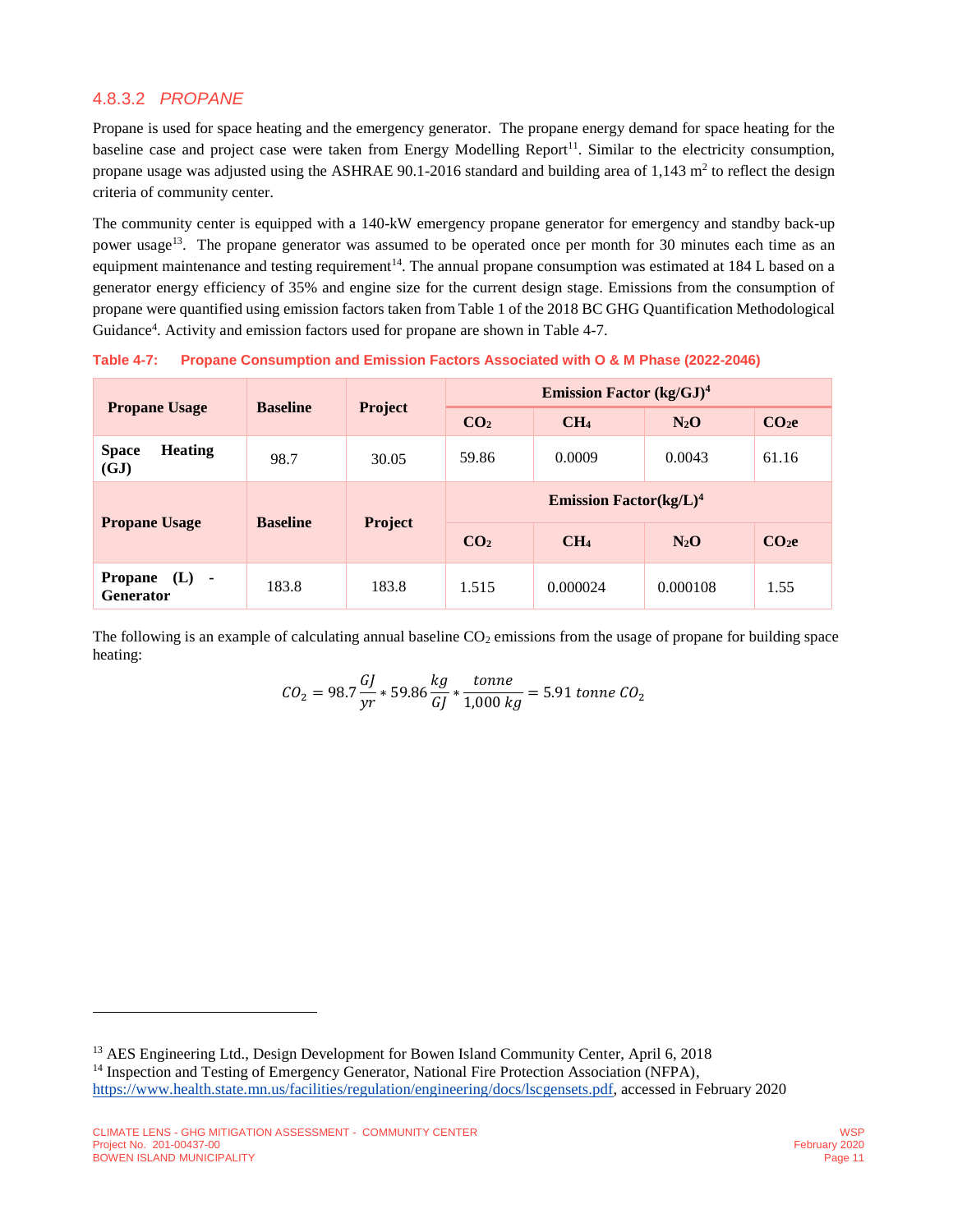# <span id="page-16-0"></span>5 BASELINE ESTIMATED GHG **EMISSIONS**

### <span id="page-16-1"></span>5.1 LAND CLEARING

Total CO<sub>2</sub> emissions from land clearing were estimated at 72.4 tonne CO<sub>2</sub>e /year using the method described in Section [4.8.1.](#page-12-2) Emissions from land clearing represent 5.4% of the total emissions over the project lifespan for the Baseline case.

### <span id="page-16-2"></span>5.2 CONSTRUCTION

Emissions from construction phase activities are shown in [Table 5-1.](#page-16-4) GHG emissions during construction phase are estimated at 1,070 tCO2e, which represent 81% of emissions over the lifespan of the Project. Given the planned timing of each construction phase activity, 44% of construction emissions are assumed to be released in 2021, and 56% in 2022.

#### <span id="page-16-4"></span>**Table 5-1: Construction Emissions**

|                           | <b>Emissions (tonne CO2e/year)</b> |       |  |
|---------------------------|------------------------------------|-------|--|
| <b>Project Components</b> | 2020                               | 2021  |  |
| <b>Construction</b>       | 475.3                              | 594.7 |  |

### <span id="page-16-3"></span>5.3 OPERATIONS & MAINTENANCE

Normal operation and maintenance activities are anticipated to result in 8.3 tonnes of  $CO<sub>2</sub>e$  emissions annually, which is equivalent to 7.24 kg of  $CO<sub>2</sub>e$  per m<sup>2</sup> building footage. Breakdown of emissions by energy types are shown in [Table 5-2.](#page-16-5) Emissions from propane usage is the largest contributor, which account for 73% of total baseline O & M emissions. The total emissions from O&M represents 15.3% of total emissions over the lifespan of the Project for the baseline case [\(Table](#page-17-1)  [5-3\)](#page-17-1).

<span id="page-16-5"></span>

| <b>Table 5-2:</b> |  |  | <b>Baseline O&amp; M Emissions</b> |
|-------------------|--|--|------------------------------------|
|-------------------|--|--|------------------------------------|

| <b>Baseline O &amp; M</b> |                          | <b>GHG Emission</b> |         |                   |                      |  |
|---------------------------|--------------------------|---------------------|---------|-------------------|----------------------|--|
| <b>Emission Sources</b>   | CO <sub>2</sub>          | CH <sub>4</sub>     | $N_2O$  | CO <sub>2</sub> e | Contribution $(\% )$ |  |
| Electricity               | $\overline{\phantom{a}}$ |                     | -       | 1.95              | 23.6%                |  |
| Propane -Space Heating    | 5.91                     | 0.00009             | 0.00042 | 6.04              | 72.9%                |  |
| Propane - Genset          | 0.28                     | 0.000004            | 0.00002 | 0.28              | 3.4%                 |  |
| <b>Total</b>              | ۰                        |                     | -       | 8.28              | 100.0%               |  |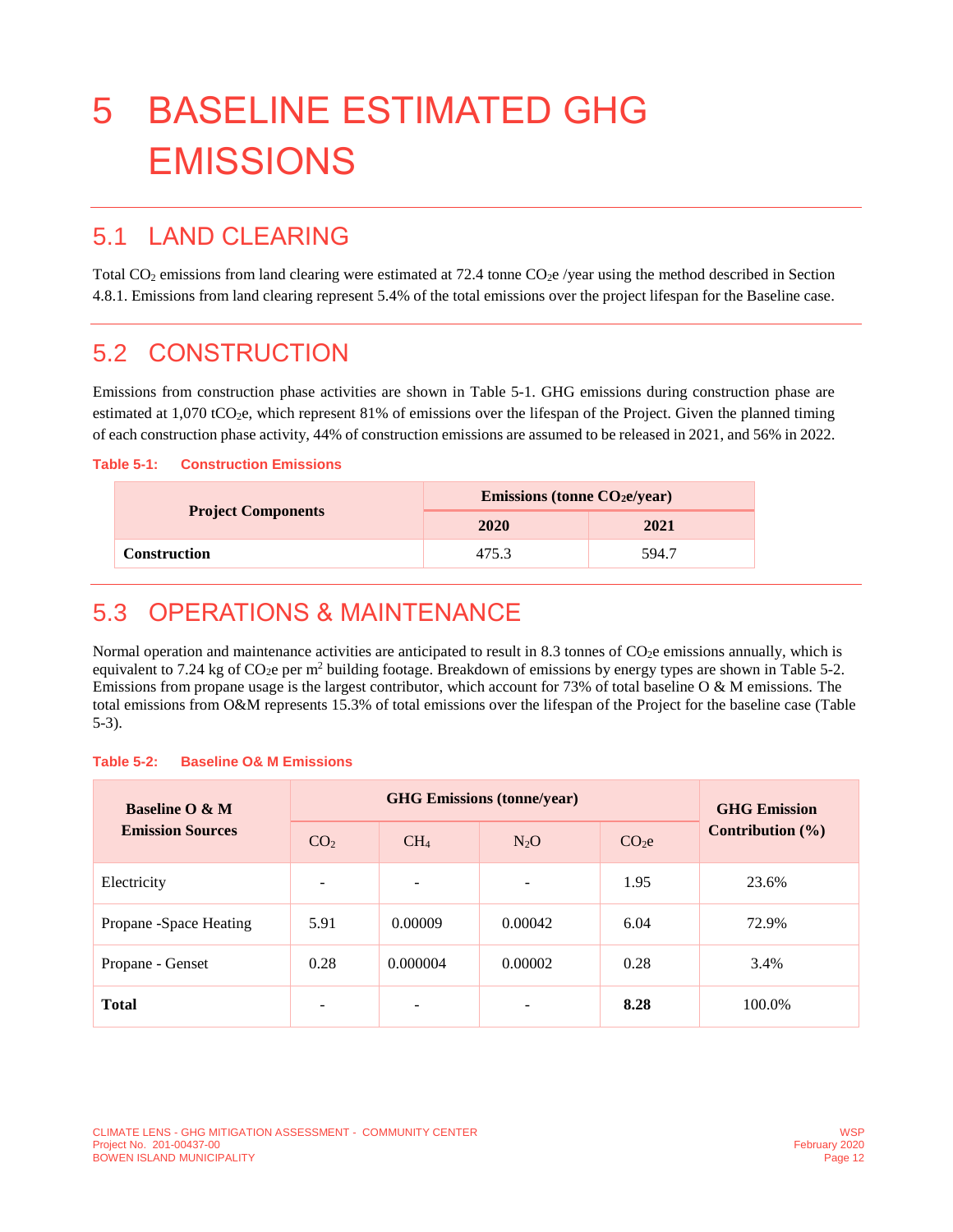# <span id="page-17-0"></span>5.4 ANNUAL AND CUMMULATIVE EMISSIONS OVER PROJECT LIFETIME

Annual and cumulative emissions for the baseline case are summarized in [Table 5-3.](#page-17-1) Construction emissions represent approximately 79.3% of the lifetime GHG emissions, followed by O & M emissions, which account for 15.3% of the total lifetime emissions, and land clearance emissions amounting to approximately 5.4%.

| <b>Project Year</b>        | <b>Calendar Year</b> | <b>Land Clearing Construction</b> |                          | 0 & M                      | <b>Annual Total Cumulative</b> |         |
|----------------------------|----------------------|-----------------------------------|--------------------------|----------------------------|--------------------------------|---------|
|                            |                      |                                   |                          | tonne of CO <sub>2</sub> e |                                |         |
| <b>Construction Year 1</b> | 2020                 | 72.4                              | 475.3                    |                            | 513.3                          | 547.7   |
| <b>Construction Year 2</b> | 2021                 | $\overline{\phantom{a}}$          | 594.7                    | $\overline{\phantom{a}}$   | 594.7                          | 1,142.4 |
| O & M Year 1               | 2022                 |                                   | $\overline{a}$           | 8.3                        | 8.3                            | 1,150.7 |
| O & M Year 2               | 2023                 | $\blacksquare$                    | $\blacksquare$           | 8.3                        | 8.3                            | 1,159.0 |
| O & M Year 3               | 2024                 |                                   |                          | 8.3                        | 8.3                            | 1,167.3 |
| O & M Year 4               | 2025                 | $\overline{\phantom{a}}$          | $\overline{\phantom{a}}$ | 8.3                        | 8.3                            | 1,175.5 |
| O & M Year 5               | 2026                 | $\blacksquare$                    | $\Box$                   | 8.3                        | 8.3                            | 1,183.8 |
| O & M Year 6               | 2027                 | $\overline{a}$                    |                          | 8.3                        | 8.3                            | 1,192.1 |
| O & M Year 7               | 2028                 | $\sim$                            | $\blacksquare$           | 8.3                        | 8.3                            | 1,200.4 |
| O & M Year 8               | 2029                 | $\overline{\phantom{a}}$          |                          | 8.3                        | 8.3                            | 1,208.6 |
| O & M Year 9               | 2030                 | ٠                                 | ٠                        | 8.3                        | 8.3                            | 1,216.9 |
| O & M Year 10              | 2031                 | $\overline{\phantom{a}}$          | $\overline{\phantom{a}}$ | 8.3                        | 8.3                            | 1,225.2 |
| O & M Year 11              | 2032                 | $\Box$                            | $\overline{\phantom{a}}$ | 8.3                        | 8.3                            | 1,233.5 |
| O & M Year 12              | 2033                 | $\overline{\phantom{a}}$          | $\overline{\phantom{a}}$ | 8.3                        | 8.3                            | 1,241.8 |
| O & M Year 13              | 2034                 | $\overline{a}$                    | $\overline{a}$           | 8.3                        | 8.3                            | 1,250.0 |
| O & M Year 14              | 2035                 | $\blacksquare$                    | $\overline{\phantom{a}}$ | 8.3                        | 8.3                            | 1,258.3 |
| O & M Year 15              | 2036                 | $\overline{\phantom{0}}$          |                          | 8.3                        | 8.3                            | 1,266.6 |
| O & M Year 16              | 2037                 | $\overline{a}$                    | $\blacksquare$           | 8.3                        | 8.3                            | 1,274.9 |
| O & M Year 17              | 2038                 | $\blacksquare$                    | $\overline{\phantom{a}}$ | 8.3                        | 8.3                            | 1,283.1 |
| O & M Year 18              | 2039                 |                                   |                          | 8.3                        | 8.3                            | 1,291.4 |
| O & M Year 19              | 2040                 | $\overline{\phantom{a}}$          | $\blacksquare$           | 8.3                        | 8.3                            | 1,299.7 |
| O & M Year 20              | 2041                 | $\sim$                            | $\overline{\phantom{a}}$ | 8.3                        | 8.3                            | 1,308.0 |
| O & M Year 21              | 2042                 | $\overline{\phantom{a}}$          | $\overline{\phantom{a}}$ | 8.3                        | 8.3                            | 1,316.3 |
| O & M Year 22              | 2043                 | $\Box$                            | $\Box$                   | 8.3                        | 8.3                            | 1,324.5 |
| O & M Year 23              | 2044                 |                                   |                          | 8.3                        | 8.3                            | 1,332.8 |
| O & M Year 24              | 2045                 |                                   |                          | 8.3                        | 8.3                            | 1,341.1 |
| O & M Year 25              | 2046                 | $\blacksquare$                    |                          | 8.3                        | 8.3                            | 1,349.4 |
| <b>Total Emissions</b>     |                      | 72.4                              | 1,070                    | 206.9                      | 1,349.4                        |         |
| <b>Emission Percent</b>    | ÷.                   | 5.4%                              | 79.3%                    | 15.3%                      | $\blacksquare$                 |         |

#### <span id="page-17-1"></span>**Table 5-3: GHG Emission Summary for Baseline Case**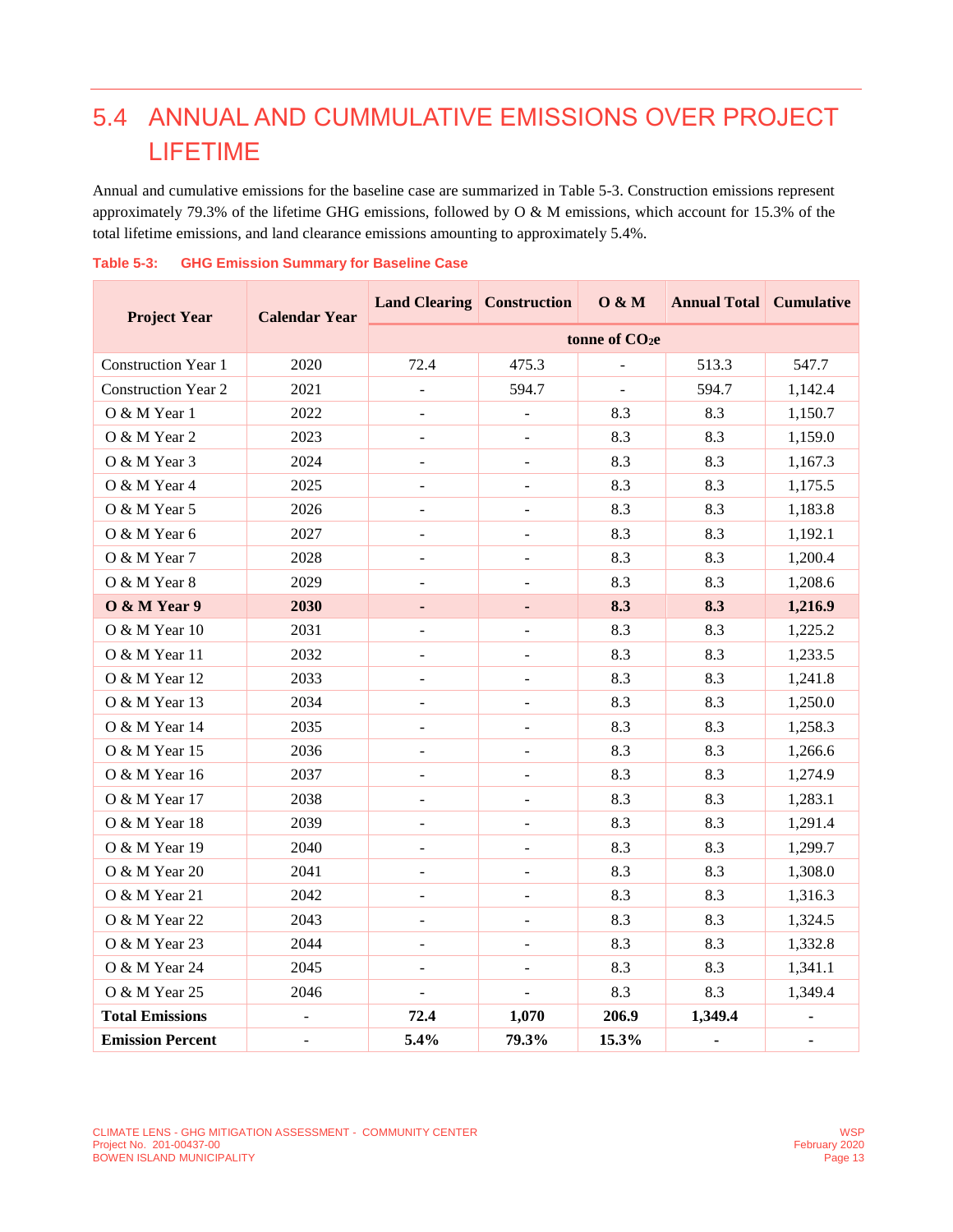# <span id="page-18-0"></span>6 PROJECT EMISSIONS

### <span id="page-18-1"></span>6.1 LAND CLEARING

Total CO<sub>2</sub> emissions from land clearing for the project case is identical to the baseline case. GHG emission was estimated at 72.4  $CO<sub>2</sub>e$  /year using method described in Section [4.8.1.](#page-12-2) Emissions from land clearing represents approximately 5.9% of the total emissions over the project lifespan for the Project Case.

### <span id="page-18-2"></span>6.2 CONSTRUCTION

Emissions from construction phase activities are the same for the baseline case and project case as shown in [Table 5-1.](#page-16-4) GHG emissions during the construction phase are estimated at  $1,070$  tCO<sub>2</sub>e, which represent 87.3% of emissions over the lifespan of the Project.

### <span id="page-18-3"></span>6.3 OPERATIONS & MAINTENANCE

For the project case, normal operation and maintenance activities are anticipated to result in  $3.3$  tonnes of  $CO<sub>2</sub>e$  emissions annually, which is equivalent to 2.93 kg of  $CO<sub>2</sub>e$  per m<sup>2</sup> building footage. The breakdown of emissions by energy type is shown in [Table 6-1.](#page-18-5) Emissions from propane usage is the largest contributor, which account for 55% of total Project O & M emissions. The O&M emissions represent 6.8% of total emissions over the lifespan of the Project [\(Table 6-2\)](#page-19-0).

| <b>Baseline O &amp; M</b> |                          | <b>GHG Emission</b><br>Contribution $(\% )$ |         |                 |        |  |
|---------------------------|--------------------------|---------------------------------------------|---------|-----------------|--------|--|
| <b>Emission Sources</b>   | CO <sub>2</sub>          | CH <sub>4</sub>                             | $N_2O$  | CO <sub>2</sub> |        |  |
| Electricity               | $\overline{\phantom{m}}$ | ۰                                           | ٠       | 1.22            | 36.5%  |  |
| Propane -Space Heating    | 1.80                     | 0.00003                                     | 0.00013 | 1.84            | 55.0%  |  |
| Propane - Genset          | 0.28                     | 0.000004                                    | 0.00002 | 0.28            | 8.5%   |  |
| <b>Total</b>              | $\overline{\phantom{0}}$ | ۰                                           | -       | 3.34            | 100.0% |  |

#### <span id="page-18-5"></span>**Table 6-1: Project O& M Emissions**

# <span id="page-18-4"></span>6.4 ANNUAL AND CUMULATIVE EMISSIONS OVER PROJECT LIFETIME

Annual and cumulative emissions for the Project case are summarized in [Table 6-2.](#page-19-0) Construction emissions represent 87.3% of lifetime GHG emissions, followed by O&M emissions, which account for approximately 6.8% of the total lifetime emissions.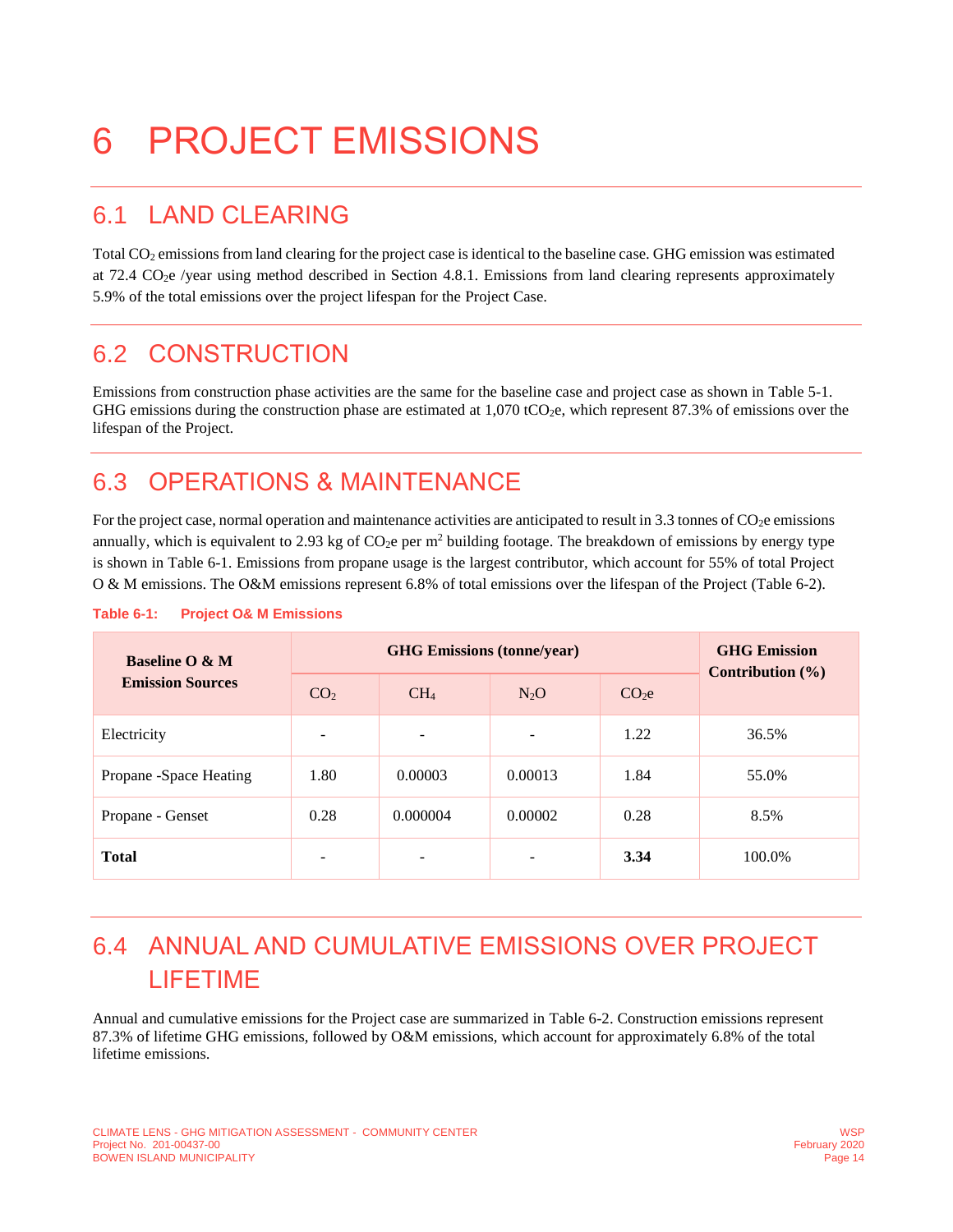|                            | <b>Calendar Year</b> | <b>Land Clearing Construction</b> |                          | 0 & M                      | <b>Annual Total Cumulative</b> |         |
|----------------------------|----------------------|-----------------------------------|--------------------------|----------------------------|--------------------------------|---------|
| <b>Project Year</b>        |                      |                                   |                          | tonne of CO <sub>2</sub> e |                                |         |
| <b>Construction Year 1</b> | 2020                 | 72.4                              | 475.3                    |                            | 547.7                          | 547.7   |
| <b>Construction Year 2</b> | 2021                 |                                   | 594.7                    |                            | 594.7                          | 1,142.4 |
| O & M Year 1               | 2022                 | $\frac{1}{2}$                     | $\Box$                   | 3.3                        | 3.3                            | 1,145.8 |
| O & M Year 2               | 2023                 | $\overline{\phantom{a}}$          | $\Box$                   | 3.3                        | 3.3                            | 1,149.1 |
| O & M Year 3               | 2024                 | $\sim$                            | $\overline{a}$           | 3.3                        | 3.3                            | 1,152.5 |
| O & M Year 4               | 2025                 | $\blacksquare$                    | $\blacksquare$           | 3.3                        | 3.3                            | 1,155.8 |
| O & M Year 5               | 2026                 | $\overline{\phantom{a}}$          |                          | 3.3                        | 3.3                            | 1,159.1 |
| O & M Year 6               | 2027                 | $\overline{\phantom{a}}$          | $\blacksquare$           | 3.3                        | 3.3                            | 1,162.5 |
| O & M Year 7               | 2028                 | $\frac{1}{2}$                     | $\Box$                   | 3.3                        | 3.3                            | 1,165.8 |
| O & M Year 8               | 2029                 | $\overline{\phantom{a}}$          |                          | 3.3                        | 3.3                            | 1,169.2 |
| O & M Year 9               | 2030                 | ٠                                 | ٠                        | 3.3                        | 3.3                            | 1,172.5 |
| O & M Year 10              | 2031                 | $\sim$                            | $\sim$                   | 3.3                        | 3.3                            | 1,175.9 |
| O & M Year 11              | 2032                 | $\overline{\phantom{a}}$          | $\overline{\phantom{a}}$ | 3.3                        | 3.3                            | 1,179.2 |
| O & M Year 12              | 2033                 | $\blacksquare$                    | $\Box$                   | 3.3                        | 3.3                            | 1,182.5 |
| O & M Year 13              | 2034                 |                                   |                          | 3.3                        | 3.3                            | 1,185.9 |
| O & M Year 14              | 2035                 | $\overline{\phantom{a}}$          | $\overline{\phantom{a}}$ | 3.3                        | 3.3                            | 1,189.2 |
| O & M Year 15              | 2036                 | $\blacksquare$                    | $\overline{\phantom{a}}$ | 3.3                        | 3.3                            | 1,192.6 |
| O & M Year 16              | 2037                 | $\overline{\phantom{a}}$          | $\overline{\phantom{a}}$ | 3.3                        | 3.3                            | 1,195.9 |
| O & M Year 17              | 2038                 | $\blacksquare$                    | $\overline{\phantom{a}}$ | 3.3                        | 3.3                            | 1,199.3 |
| O & M Year 18              | 2039                 | $\overline{\phantom{a}}$          | $\overline{\phantom{a}}$ | 3.3                        | 3.3                            | 1,202.6 |
| O & M Year 19              | 2040                 |                                   |                          | 3.3                        | 3.3                            | 1,205.9 |
| O & M Year 20              | 2041                 | $\overline{\phantom{a}}$          | $\overline{\phantom{a}}$ | 3.3                        | 3.3                            | 1,209.3 |
| O & M Year 21              | 2042                 | $\overline{\phantom{a}}$          | $\overline{\phantom{a}}$ | 3.3                        | 3.3                            | 1,212.6 |
| O & M Year 22              | 2043                 | $\blacksquare$                    | $\blacksquare$           | 3.3                        | 3.3                            | 1,216.0 |
| O & M Year 23              | 2044                 | $\blacksquare$                    | $\blacksquare$           | 3.3                        | 3.3                            | 1,219.3 |
| O & M Year 24              | 2045                 | $\overline{\phantom{a}}$          |                          | 3.3                        | 3.3                            | 1,222.7 |
| O & M Year 25              | 2046                 |                                   |                          | 3.3                        | 3.3                            | 1,226.0 |
| <b>Total Emissions</b>     | $\overline{a}$       | 72                                | 1,070                    | 84                         | 1,226.0                        |         |
| <b>Emission Percent</b>    |                      | 5.9%                              | 87.3%                    | 6.8%                       | $\blacksquare$                 | -       |

#### <span id="page-19-0"></span>**Table 6-2: GHG Emission Summary for Project Case**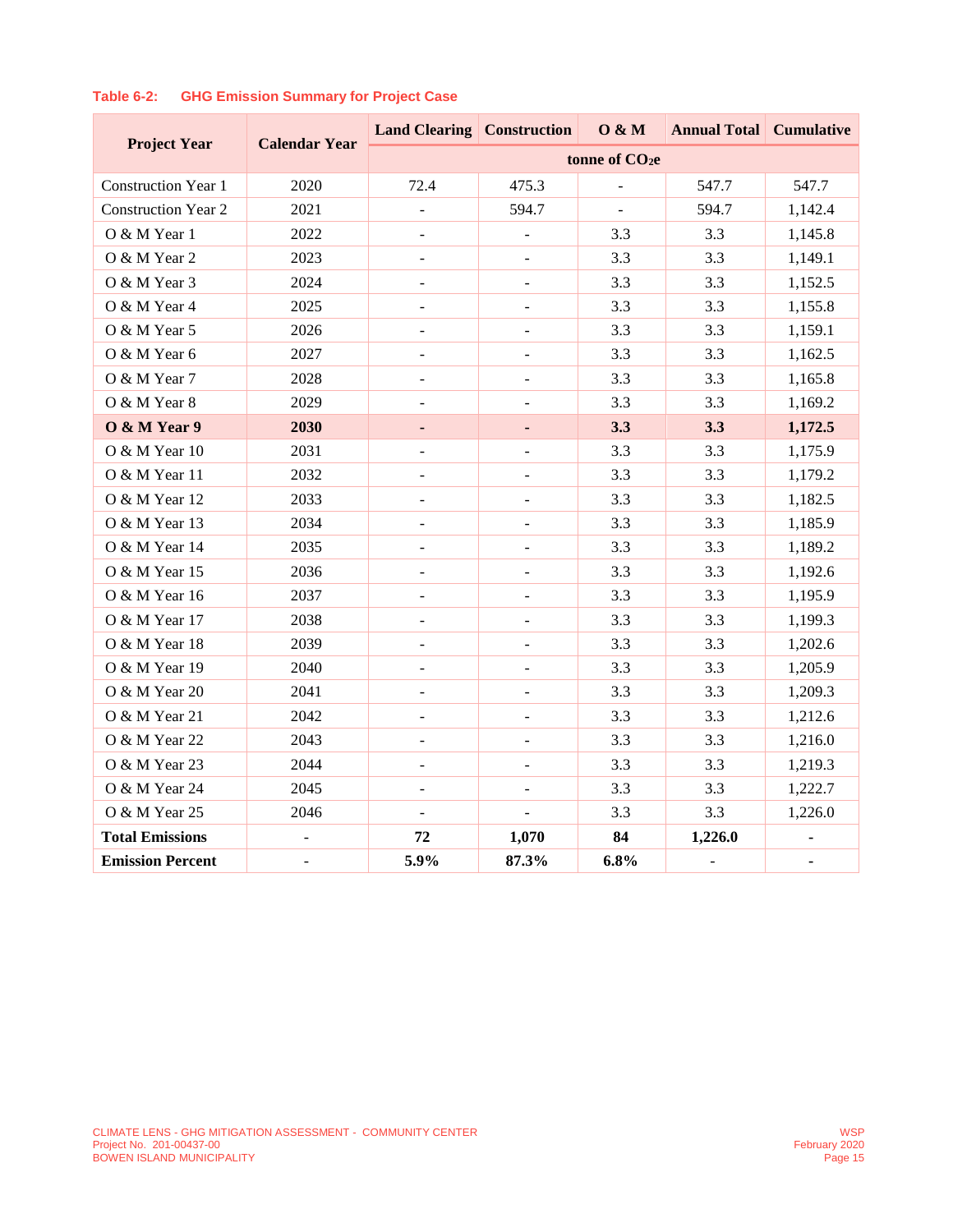# <span id="page-20-0"></span>7 ESTIMATED NET REDUCTION IN EMISSIONS

The cumulative emission reduction over the lifetime of the project is summarized i[n Table 7-1.](#page-20-1)

| <b>Project Year</b>        | <b>Calendar</b> | <b>Baseline</b><br><b>Emissions</b> | Project<br><b>Emissions</b> | <b>Total Net</b><br><b>Change - Annual</b> | <b>Total Net Change</b><br>- Cumulative |
|----------------------------|-----------------|-------------------------------------|-----------------------------|--------------------------------------------|-----------------------------------------|
|                            | Year            | tCO <sub>2</sub> e                  | tCO <sub>2</sub> e          | tCO <sub>2</sub> e                         | tCO <sub>2</sub> e                      |
| <b>Construction Year 1</b> | 2020            | 547.7                               | 547.7                       | 0.0                                        | 0.0                                     |
| <b>Construction Year 2</b> | 2021            | 594.7                               | 594.7                       | 0.0                                        | 0.0                                     |
| O & M Year 1               | 2022            | 8.3                                 | 3.3                         | 4.9                                        | 4.9                                     |
| O & M Year 2               | 2023            | 8.3                                 | 3.3                         | 4.9                                        | 9.9                                     |
| O & M Year 3               | 2024            | 8.3                                 | 3.3                         | 4.9                                        | 14.8                                    |
| O & M Year 4               | 2025            | 8.3                                 | 3.3                         | 4.9                                        | 19.7                                    |
| O & M Year 5               | 2026            | 8.3                                 | 3.3                         | 4.9                                        | 24.7                                    |
| O & M Year 6               | 2027            | 8.3                                 | 3.3                         | 4.9                                        | 29.6                                    |
| O & M Year 7               | 2028            | 8.3                                 | 3.3                         | 4.9                                        | 34.5                                    |
| O & M Year 8               | 2029            | 8.3                                 | 3.3                         | 4.9                                        | 39.5                                    |
| O & M Year 9               | 2030            | 8.3                                 | 3.3                         | 4.9                                        | 44.4                                    |
| O & M Year 10              | 2031            | 8.3                                 | 3.3                         | 4.9                                        | 49.3                                    |
| O & M Year 11              | 2032            | 8.3                                 | 3.3                         | 4.9                                        | 54.3                                    |
| O & M Year 12              | 2033            | 8.3                                 | 3.3                         | 4.9                                        | 59.2                                    |
| O & M Year 13              | 2034            | 8.3                                 | 3.3                         | 4.9                                        | 64.1                                    |
| O & M Year 14              | 2035            | 8.3                                 | 3.3                         | 4.9                                        | 69.1                                    |
| O & M Year 15              | 2036            | 8.3                                 | 3.3                         | 4.9                                        | 74.0                                    |
| O & M Year 16              | 2037            | 8.3                                 | 3.3                         | 4.9                                        | 79.0                                    |
| O & M Year 17              | 2038            | 8.3                                 | 3.3                         | 4.9                                        | 83.9                                    |
| O & M Year 18              | 2039            | 8.3                                 | 3.3                         | 4.9                                        | 88.8                                    |
| O & M Year 19              | 2040            | 8.3                                 | 3.3                         | 4.9                                        | 93.8                                    |
| O & M Year 20              | 2041            | 8.3                                 | 3.3                         | 4.9                                        | 98.7                                    |
| O & M Year 21              | 2042            | 8.3                                 | 3.3                         | 4.9                                        | 103.6                                   |
| O & M Year 22              | 2043            | 8.3                                 | 3.3                         | 4.9                                        | 108.6                                   |
| O & M Year 23              | 2044            | 8.3                                 | 3.3                         | 4.9                                        | 113.5                                   |
| O & M Year 24              | 2045            | 8.3                                 | 3.3                         | 4.9                                        | 118.4                                   |
| O & M Year 25              | 2046            | 8.3                                 | 3.3                         | 4.9                                        | 123.4                                   |
| <b>Total</b>               |                 | 1,349.4                             | 1,226.0                     | 123.4                                      |                                         |

#### <span id="page-20-1"></span>**Table 7-1: Annual and Cumulative Project Emissions**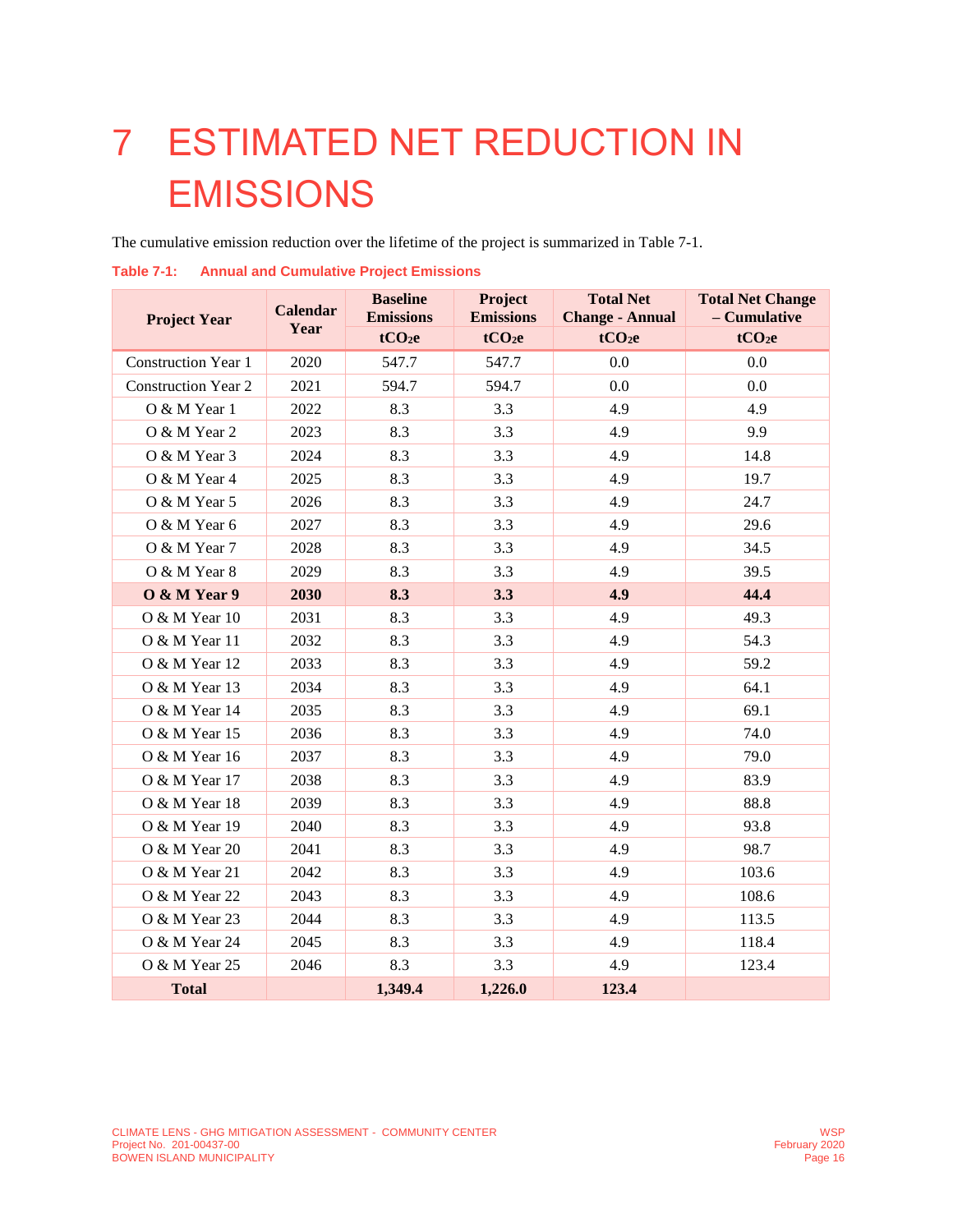# <span id="page-21-0"></span>8 ESTIMATED COST-PER-TONNE

As shown in [Table 7-1,](#page-20-1) GHG reduction emissions in the year 2030 were expected to be 4.9 tonnes of  $CO<sub>2</sub>e$  (noncumulative). The accumulated GHG reduction in the Project's lifetime is expected to be 123.4 tonnes of CO2e. The total eligible project costs are \$10,856,302. Of these costs, \$7,960,925 is from Federal contribution. Thus, the GHG reduction cost for 2030 is \$1,613,300 Federal Contribution dollar per tonne of  $CO<sub>2</sub>e$  removed (noncumulative basis). For the Project lifespan, the GHG reduction cost is \$88,000 Project dollar per tonne of tCO2e removed.

# <span id="page-21-1"></span>9 CONCLUSION

The BIM Community Center Building is designed to implement "green" technologies and optimize building envelope performance that is beyond the baseline/business as usual case. In the baseline, the emissions associated with the Community Centre Building are estimated at  $72$ , 1,070 and 207 tonnes of CO<sub>2</sub>e for the land clearing, construction and O&M respectively, over the lifespan of the project. For the project case, the Building emissions are anticipated to be 72, 1,070 and 84 tonnes of  $CO<sub>2</sub>e$  for the land clearing, construction and O&M respectively, over the lifespan of the project. The annul O&M emissions are 8.3 and 3.3 tonnes of  $CO<sub>2</sub>e$  for the baseline case and the project case, which is equivalent to 7.2 and 2.9 kg of  $CO<sub>2</sub>e$  per m<sup>2</sup> building footage. This Project is anticipated to result in 4.9 tonnes of CO<sub>2</sub>e reduction in 2030 (non-cumulative basis), and a Project lifespan GHG reduction of 123.4 tCO<sub>2</sub>e relative to the baseline scenario. The GHG reduction cost for 2030 is 1,613,300 Federal Contribution dollar per tonne of  $CO<sub>2</sub>e$  removed (non-cumulative basis). For the Project lifespan, the GHG reduction cost is  $88,000$  Project dollar per tonne of tCO<sub>2</sub>e removed.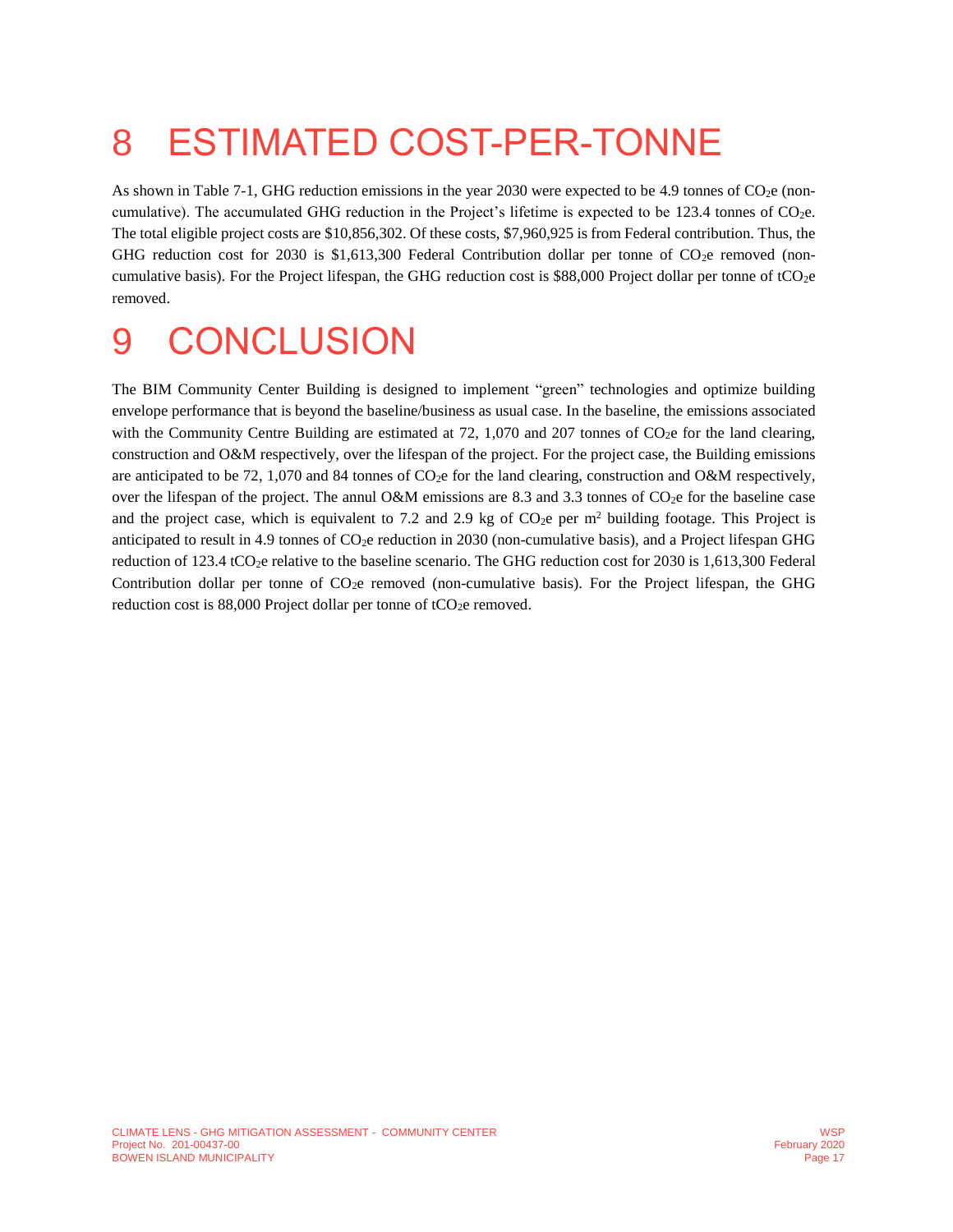# <span id="page-22-0"></span>**A** REPORTING INFORMATION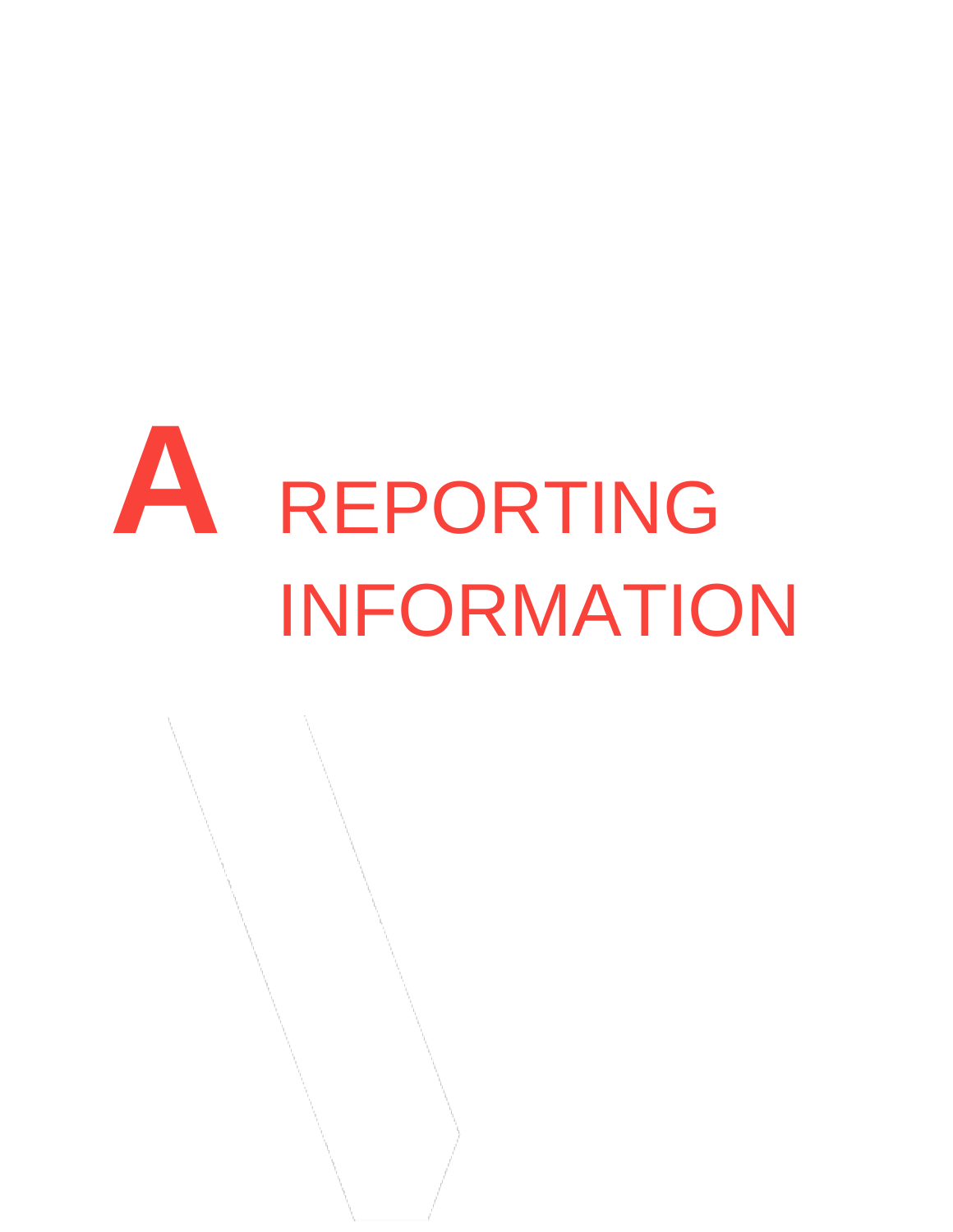# **APPENDIX A**

| No.          | ISO14064-2: 2019, Section 6.2<br><b>Describe the Project</b>                                                                                                               | <b>Declaration</b>                                                                                                                                                                                                                                                                                                                                                                                            |
|--------------|----------------------------------------------------------------------------------------------------------------------------------------------------------------------------|---------------------------------------------------------------------------------------------------------------------------------------------------------------------------------------------------------------------------------------------------------------------------------------------------------------------------------------------------------------------------------------------------------------|
| $\mathbf{A}$ | Project title, purpose(s) and objectives;                                                                                                                                  | <b>COMMUNITY CENTER</b><br>The purpose and objectives of the project are to<br>provide a community space for various types of events<br>and activities.                                                                                                                                                                                                                                                       |
| B            | Type of GHG project; including<br>descriptions of how the project will<br>achieve GHG emission reductions<br>and/or removal enhancements<br>and<br>specific GHGs targeted; | The Project will emit GHG emissions as a result of<br>clearing,<br>construction,<br>land<br>operation<br>and<br>maintenance of the Community Center. The Project<br>has implemented a number of energy conservation<br>measures (ECMs) by optimizing engineering designs<br>to improve building envelope performance, including<br>insulation, lighting power densities (LPD), and energy<br>efficiency, etc. |
| $\mathbf C$  | Project location, including geographic<br>and physical information allowing the<br>unique identification and delineation of<br>the specific extent of the project;         | The Project will be located on Trunk Road, Bowen<br>Island, BC, British Columbia.                                                                                                                                                                                                                                                                                                                             |
| D            | Conditions prior to project initiation;                                                                                                                                    | There is no community building at BIM.                                                                                                                                                                                                                                                                                                                                                                        |
| E            | Project technologies, products, services<br>and the expected level of activity;                                                                                            | The<br><b>BIM</b><br>Community Center<br><b>Building</b><br>is<br>approximately 12,300 sq. ft consists of a large multi-<br>purpose room, a small multi-purpose room, a weight<br>room and fitness studio, community kitchen, coffee<br>kiosk, community living room and gallery lounge, etc.<br>The building uses electricity and propane as energy<br>supply to meet the proposed design conditions.        |
| F            | Aggregated GHG emissions reductions<br>and removal enhancements, stated in<br>tonnes of $CO2e$ , likely to occur from the<br>GHG project;                                  | 123.4 tCO <sub>2</sub> e                                                                                                                                                                                                                                                                                                                                                                                      |
| G            | Identification of risks that could<br>substantially affect the project's GHG<br>emissions<br>reductions<br><sub>or</sub><br>removal<br>enhancements;                       | The Project is anticipated to achieve emissions<br>reductions<br>removal<br>enhancements<br>from<br>$\alpha$<br>implementation of several ECMs. Risks that could<br>result in a significant difference between anticipated<br>and actual emissions, from forecast emissions,<br>include: changes to Project construction, operations<br>and/or maintenance activities.                                        |